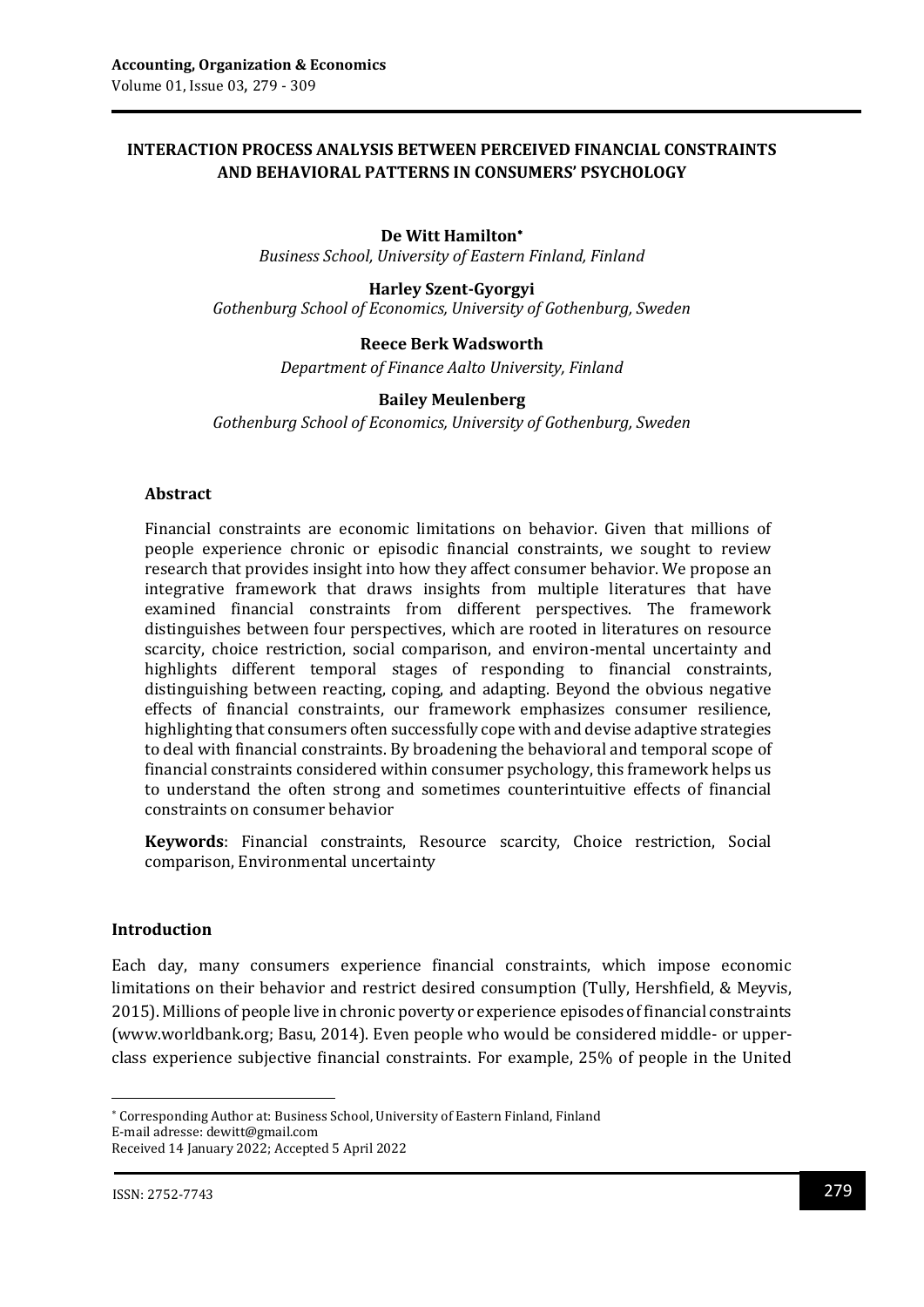States making over \$100,000 per year say they often feel financially constrained (Huffington Post, 2015), and 27% of this group say they cannot afford to buy everything they really need (Schor, 1998).

Given the prevalence of both objective and subjective financial constraints, it is important to understand how such constraints influence consumer behavior. Empirical data shows that being poor is associated with many negative life outcomes, such as lower levels of educational attainment, poorer health, and worse human welfare outcomes (Belle & Doucet, 2003; Kawachi & Kennedy, 1999; Phillips & Chin, 2004). But we have less insight into the more proximate effects of financial constraints on consumer behavior. In part, this may be because the effects of financial constraints on behavior have been examined in several different ways across several different literatures. These literatures include research on resource scarcity (Cannon, Goldsmith, & Roux, 2018; Shah, Mullainathan, & Shafir, 2012), choice restriction (Botti et al., 2008), social comparison (Kraus, Piff, & Keltner, 2009) and environmental uncertainty (Chen & Miller, 2012). To illustrate the diversity of methodologies employed, some studies experimentally induce financial constraints, whereas other measure chronic constraints; some studies operationalize financial constraints as absolute income, whereas others focus on relative standing; some focus on financial constraints in childhood, whereas others focus only on adulthood.

The diversity of literatures and methods examining the effects of financial constraints on consumer behavior speaks to its profound effects on consumers, but it also paints a muddy picture due to the many differences in study methods and foci. To our knowledge, there is no existing framework of the effects of financial constraints on consumer behavior that spans these literatures. In hopes of conceptually organizing these literatures and spurring future research, we propose an integrative framework suggesting that consumers' experience of financial constraints can be represented by two key dimensions. The first dimension reflects the perspective or focus of each literature. Literature on resource scarcity considers how financial constraints shift the consumer's attention to money (Mullainathan & Shafir, 2013) and change the way they use this scarce resource (Shah et al., 2012). Literature on choice restriction focuses on how financial constraints limit consumption of products and services that consumers need or want (Botti et al., 2008). Literature on social comparison emphasizes the role of financial constraints in shifting consumers' motivations (Snibbe & Markus, 2005; Stephens, Markus, & Townsend, 2007) and attention to other people (Piff, Kraus, Cot  $\wedge$  e, Cheng, & Keltner, 2010). Finally, literature on environmental uncertainty suggests that financial constraints shift the way consumers interact with their environment (Mittal & Griskevicius, 2014). Examining similarities and differences across these literatures furthers our understanding of how financial constraints will influence consumer behavior.

The second dimension reflects the sequence of stages through which consumers respond to financial constraints: (a) reacting, (b) coping, and (c) adapting. When consumers first encounter a financial constraint, it forces them to react to the new challenge created by the constraint. Consumers soon begin to cope with this challenge by working within the constraint. Over time, consumers adapt to the challenge by attuning to specific constraints. These stages roughly reflect immediate reactions, shortterm solutions, and long-term adaptations. A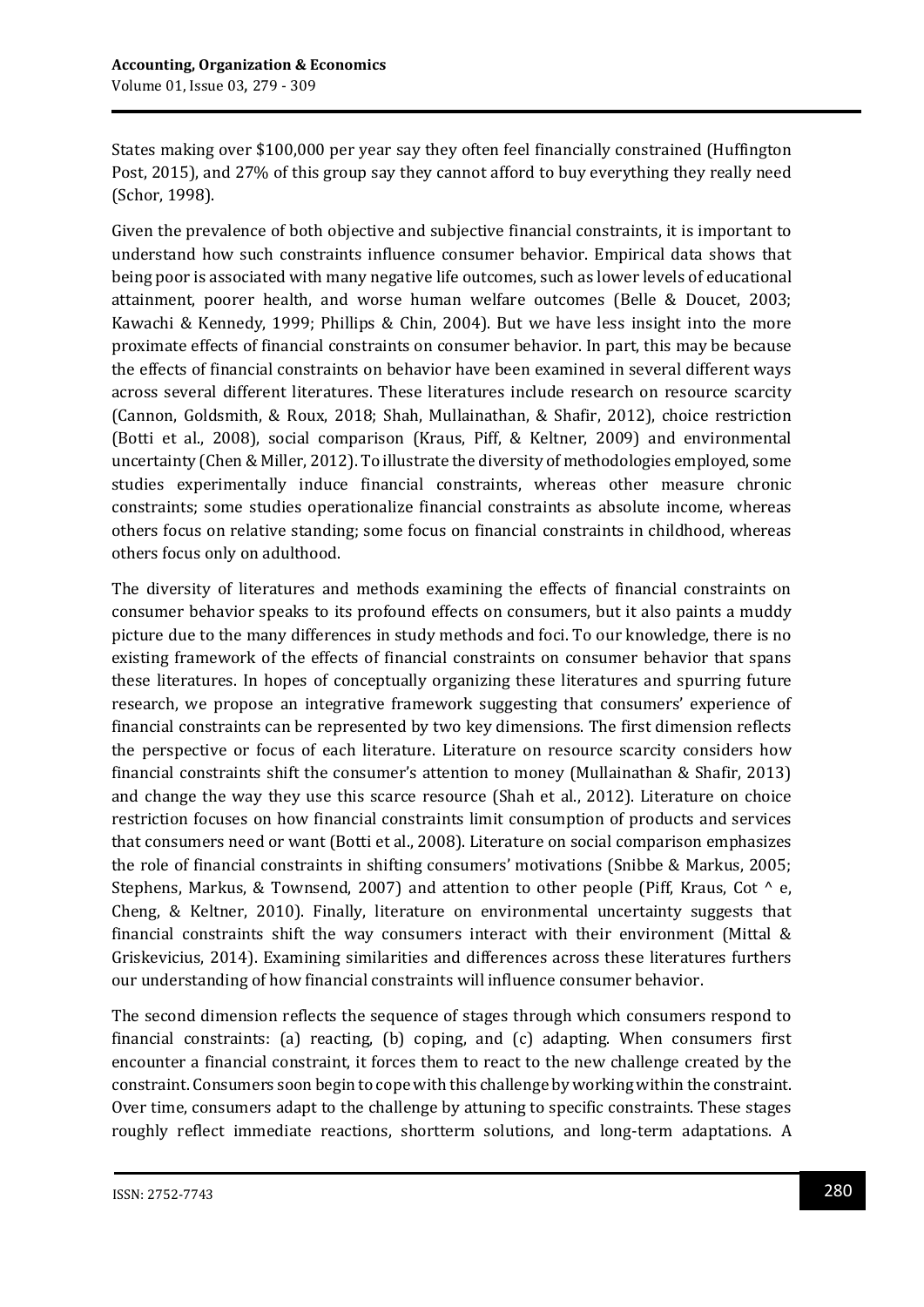strength of the current framework is that consumers' responses to financial constraints seem to progress through similar stages regardless of whether the focus is on resource scarcity, choice restriction, social comparison, or environmental uncertainty.

Beyond the obvious negative effects of financial constraints, our framework emphasizes consumer resilience, highlighting that consumers often cope with and devise adaptive strategies to deal with financial constraints. People often suffer negative consequences as they encounter financial constraints. But many consumers are able to cope with these constraints and employ strategies that help them navigate within these constraints. In this sense, our framework is a notable departure from the typical focus on the negative effects of financial constraints. We do not suggest that financial constraints are good; however, we highlight that many consumers not only learn to manage the constraints they are facing, but that they often devise adaptive strategies to deal with such constraints (Payne, Bettman, & Johnson, 1993), making the best of an otherwise difficult situation. For example, although resource scarcity can produce negative effects such as taxing cognitive bandwidth (Mani, Mullainathan, Shafir, & Zhao, 2013), it can also encourage consumers to become more efficient with their resources (Mullainathan & Shafir, 2013) and less susceptible to several decision biases (Shah, Shafir, & Mullainathan, 2015).

In the following sections, we delineate in more detail the four literatures' perspectives on financial constraints and the three stages of responding to these constraints. We then provide a guided review of the four perspectives on financial constraints by examining each literature through the lens of the three stages of consumer response. Based on this review, we highlight unanswered questions and opportunities for future research. By broadening the behavioral and temporal scope of financial constraints considered within consumer psychology, we hope that this framework helps us understand the often strong and sometimes counterintuitive effects of financial constraints on consumer behavior.

# **A Framework for Understanding Financial Constraints**

### *Four Perspectives on Financial Constraints*

Across the multiple literatures that have examined the effects of financial constraints on consumer behavior, researchers are not always talking about the same thing. Although these literatures share the common idea that consumers experience economic limitations on their behavior, the nature of the specific economic limitations and the specific behaviors examined vary considerably across different literatures.

A closer examination of the literatures suggests that their perspectives or foci differ (Table 1). Each literature focuses on a meaningfully distinct object related to the experience of financial constraints. Within the literature on resource scarcity, the focus is on money; within the literature on choice restriction, the focus is on products and services; within the literature on social comparison, the focus is on how consumers relate to other people; and within the literature on environmental uncertainty, the focus is on the consumer's environment.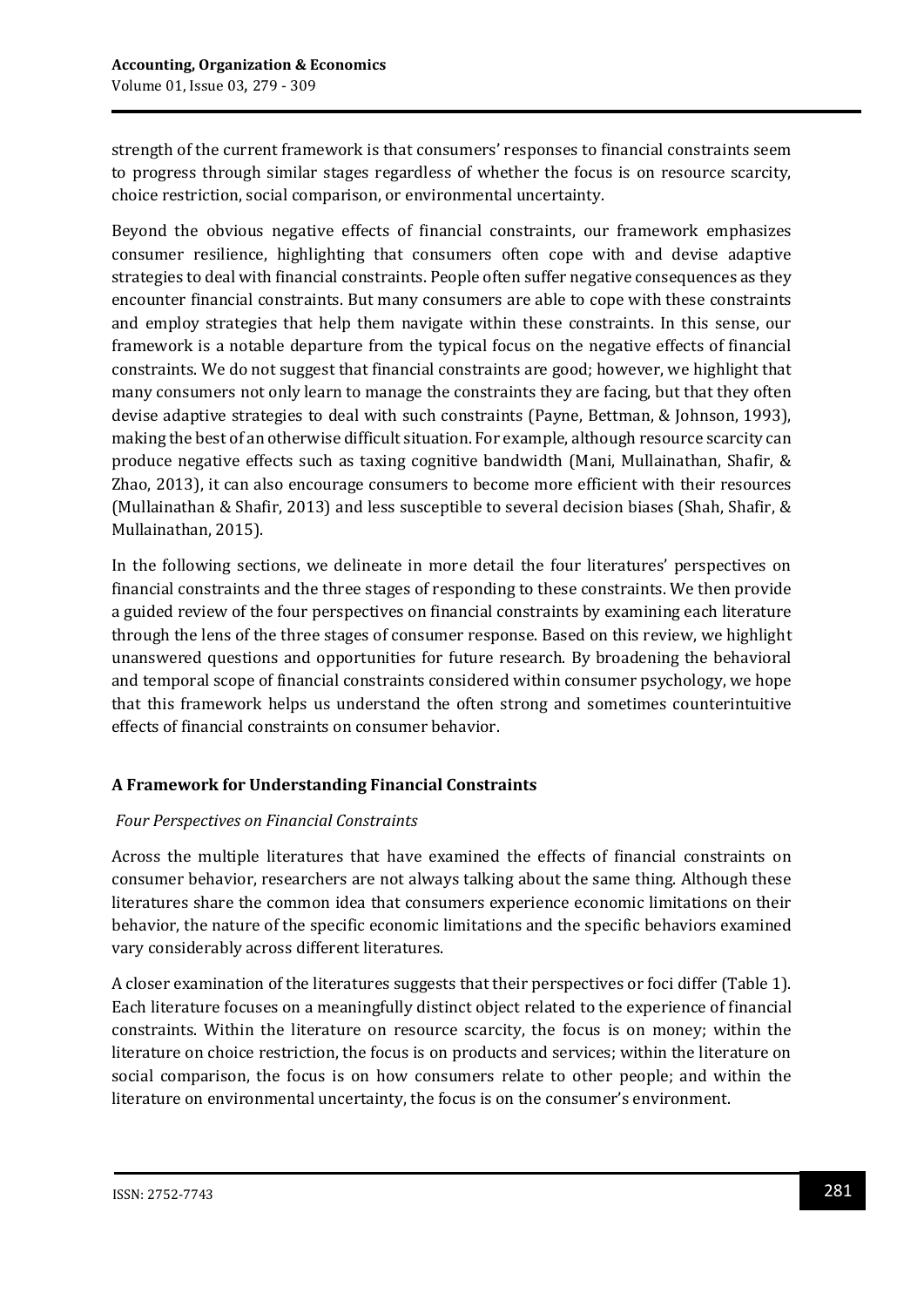*Resource Scarcity*. Financial constraints can be characterized as a lack of resources that are required to satisfy consumers' needs or wants. At a broad level, resource scarcity reflects a real or perceived lack of capital (i.e., financial, social, cultural) or other production inputs (i.e., time) that a consumer must invest to acquire and use goods and services (Cannon et al., 2018; Hamilton et al., 2018; Roux, Goldsmith, & Bonezzi, 2015). Because the most typical experience of resource scarcity for consumers involves a perceived lack of monetary resources, the literature on resource scarcity has often examined financial constraints (e.g., Sharma & Alter, 2012).

When consumers encounter resource scarcity, their attention is drawn to the scarce resource (Mullainathan & Shafir, 2013). For example, money is more salient when people have a limited budget to achieve a goal or when they are chronically living with limited income. As we will discuss, this greater focus on money has several effects on consumer behavior. Choice Restriction. Financial constraints limit consumers' ability to choose from the myriad products and services they desire (Botti et al., 2008). Because financial constraints make some options unavailable or unaffordable, financial constraints restrict consumer choices. Choice restriction tends to encourage consumers to focus on the availability of the choice options (e.g., Brehm, 1966).

*Choice restriction* is likely to be salient when people have small quantities of items available in a given product class, experience an imposed limitation on choices, or experience a more chronic lack of access to options. Although the choice restriction perspective has some overlap with the resource scarcity perspective, a lack of choices is not identical to a lack of money. For example, consumers do not experience shopping in a grocery store that offers only two types of fruit (choice restriction) in the same way that they experience shopping on a limited budget at a store with plentiful options (resource scarcity).

*Social Comparison*. Financial constraints do not operate in a social vacuum, and experiencing financial constraints limits a consumer's ability to make favorable social comparisons. Consumers have a fundamental motivation to attain status (Griskevicius & Kenrick, 2013), which leads them to be particularly attuned to how their own status compares to that of others (Corcoran, Crusius, & Mussweiler, 2011; Festinger, 1954). A recent meta-analysis showed that consumers predominantly tend to make upward comparisons (Gerber, Wheeler, & Suls, 2018), suggesting that consumers most often compare themselves to others who have more financial resources than they do.

Unlike the first two perspectives that focus on the consumer's resources or on their choices, this perspective highlights the social dimension of financial constraints, focusing on other people. This perspective is likely to be salient when consumers become aware that other consumers have more resources, either subjectively or objectively, such as when they are shopping in an exclusive, upscale grocery targeting wealthy shoppers. The social aspect of financial constraints can have powerful effects on consumer behavior by influencing how consumers interact with others and the degree to which they consider others in their choices.

*Environmental Uncertainty*. Financial constraints can alter people's psychosocial environments. The experience of financial constraints is often accompanied by more frequent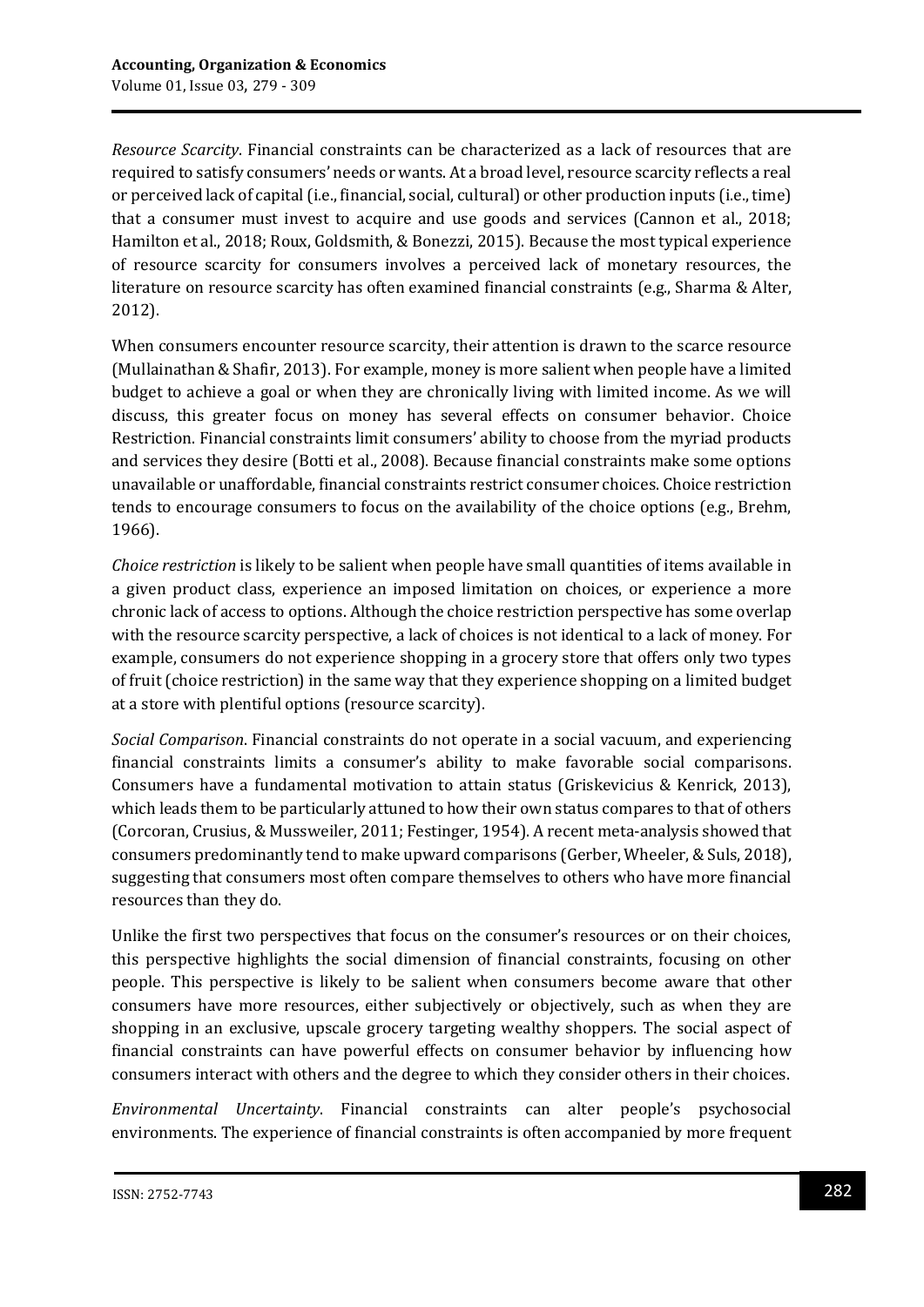job changes, family disruption, exposure to violence, and more chaotic day-today lives (Evans, 2004; Mittal & Griskevicius, 2014). As a result, consumers who face financial constraints find themselves living in environments that are in frequent fluctuation, in which it is difficult to predict what the future holds.

| <b>Table 1: Different Perspectives on Financial Constraints</b> |                  |              |                |  |
|-----------------------------------------------------------------|------------------|--------------|----------------|--|
|                                                                 | Financial        |              |                |  |
| Perspective                                                     | constraints      | Focus on     | Example        |  |
| Resource                                                        | Limit            | Money        | Shopping at a  |  |
| Scarcity                                                        | availability of  |              | grocery store  |  |
|                                                                 | economic         |              | with a limited |  |
|                                                                 | resources        |              | budget         |  |
| Choice                                                          | Limit            | Choices      | Shopping at a  |  |
| Restriction                                                     | availability of  |              | grocery store  |  |
|                                                                 | options          |              | that offers    |  |
|                                                                 |                  |              | limited        |  |
|                                                                 |                  |              | options        |  |
| Social                                                          | Limit ability to | <b>Other</b> | Shopping at an |  |
| Comparison                                                      | make             | People       | exclusive,     |  |
|                                                                 | favorable        |              | upscale        |  |
|                                                                 | social           |              | grocery store  |  |
|                                                                 | comparisons      |              |                |  |
| Environmental                                                   | Limit            | Environment  | Not knowing    |  |
| Uncertainty                                                     | predictability   |              | whether you    |  |
|                                                                 | of               |              | will have      |  |
|                                                                 | environment      |              | enough         |  |
|                                                                 |                  |              | money to go    |  |
|                                                                 |                  |              | grocery        |  |
|                                                                 |                  |              | shopping this  |  |
|                                                                 |                  |              | week           |  |

Predictability is a fundamental dimension of all environments (Ellis, Figueredo, Brumbach, & Schlomer, 2009). Financial constraints reduce predictability, which creates a sense of environmental uncertainty. Environmental uncertainty is likely to be salient when the future feels uncertain, such as when there is high volatility in the stock market, the possibility of a recession, or a person simply does not know whether she will have any money to shop for groceries. However, the first three perspectives focus on one's one lack of money, lack of choices, and other people, this literature focuses on the environment in which decisions are made.

*Summary*. We propose that past literature has examined financial constraints from four different perspectives, each with a different focus: the resource scarcity literature has focused on limited access to money, the choice restriction literature on limited choice options, the social comparison literature on ability to make favorable social comparisons, and the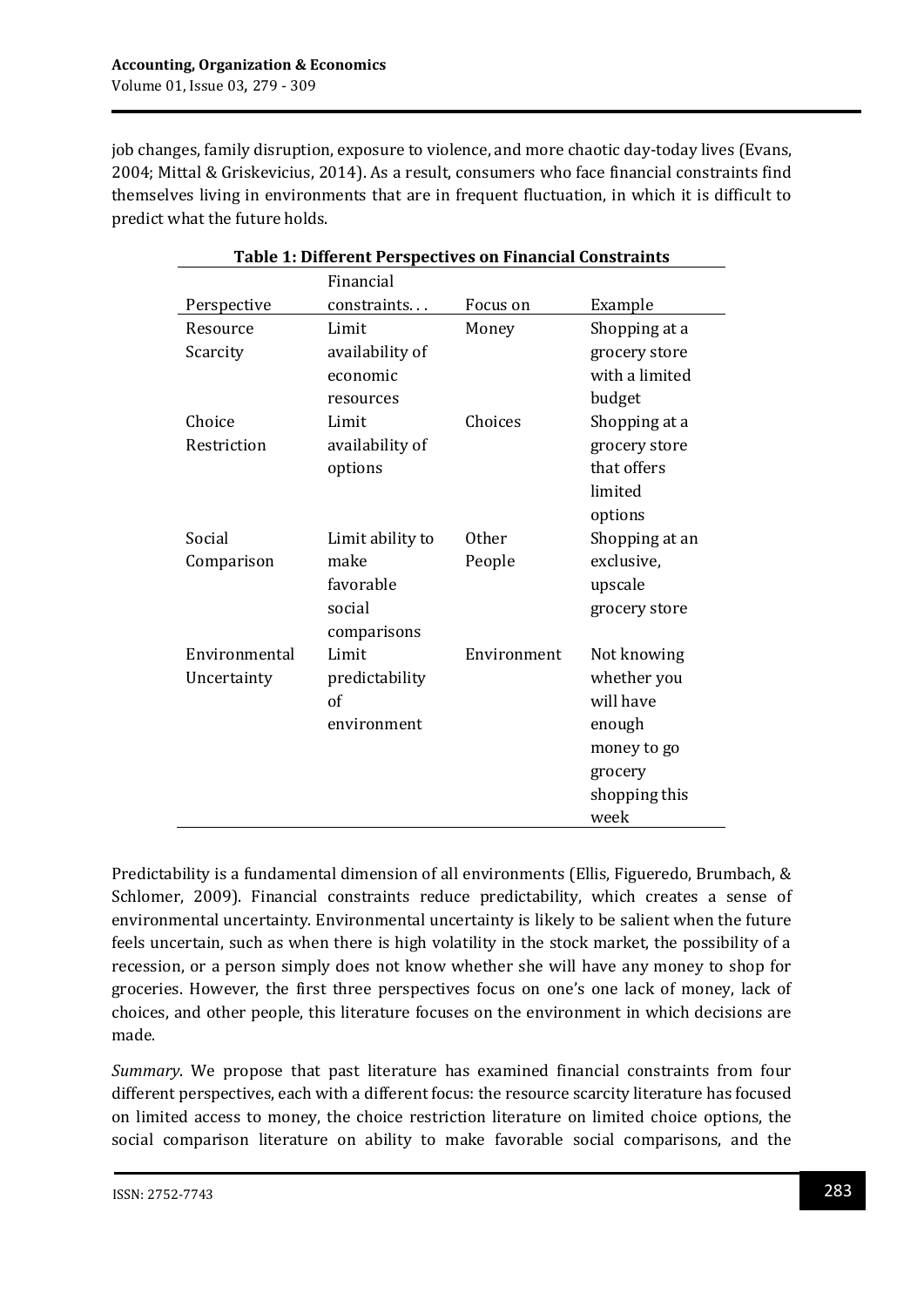environmental uncertainty literature on the predictability of the environment. We do not claim that these four literatures represent an exhaustive examination of financial constraints, and there may be other perspectives on financial constraints. However, this framework reflects our current understanding of the primary literatures that have examined the effects of financial constraints on consumer behavior. By examining these four different perspectives, we hope to gain a broader understanding of how financial constraints influence consumer behavior. For example, we expect that there will be both similarities and differences in the way financial constraints influence consumer behavior via environmental uncertainty versus via social comparison, choice restriction, or resource scarcity. In the next section, we discuss the second dimension of our framework, which considers how consumers respond to each type of financial constraint over time.

### *Stages of Responding to Financial Constraints*

A reading of these four literatures relevant to financial constraints makes salient the dimension of time. Whereas some research is more focused on the short-term effects of financial constraints, other work is more focused on the long-term effects. These temporal differences tend to be implicit rather than explicit, with almost no research explicitly considering whether financial constraints might produce different effects over time.

We propose that when consumers face financial constraints, they follow a three-stage pattern of responding. When consumers first encounter the constraint, they react. The constraint creates a new challenge for them and interferes with their usual thinking or decision making. However, consumers soon begin to cope with the constraint. They alter their thinking and decision making in ways that help them to perform despite the constraint. Finally, if the constraint persists, over time consumers adapt to the constraint and it becomes a more chronic part of their thinking and decision making.

Figure 1 presents a visual overview of the three stages. When consumers encounter a financial constraint, they must react to the new challenges it imposes and begin to cope with those challenges. It is important to note, however, that the challenges a consumer endures do not stop when the person begins to cope with a financial constraint. Although we suggest that these stages emerge sequentially, each stage does not necessarily end when the next stage begins. Further, the coping process does not stop when the consumer has adapted to a constraint. Instead, these stages likely interact with and shape each other. This idea is illustrated by the curved arrows at the bottom of the figure, whereby the degree to which a consumer has adapted to a constraint influences how they react and cope with the constraint in the future.

Despite some likely overlap across the stages, we believe that a multi-stage temporal dimension is useful for illustrating how consumers respond to financial constraints. Notably, these stages provide a common lens for all four perspectives on financial constraints. The experience of financial constraints seems to follow the same general, three-stage pattern regardless of whether the constraint is viewed from the lens of resource scarcity, choice restriction, social comparison, or environmental uncertainty. Looking across these perspectives, we begin to observe meaningful differences in how consumers react, how they cope, and how they adapt.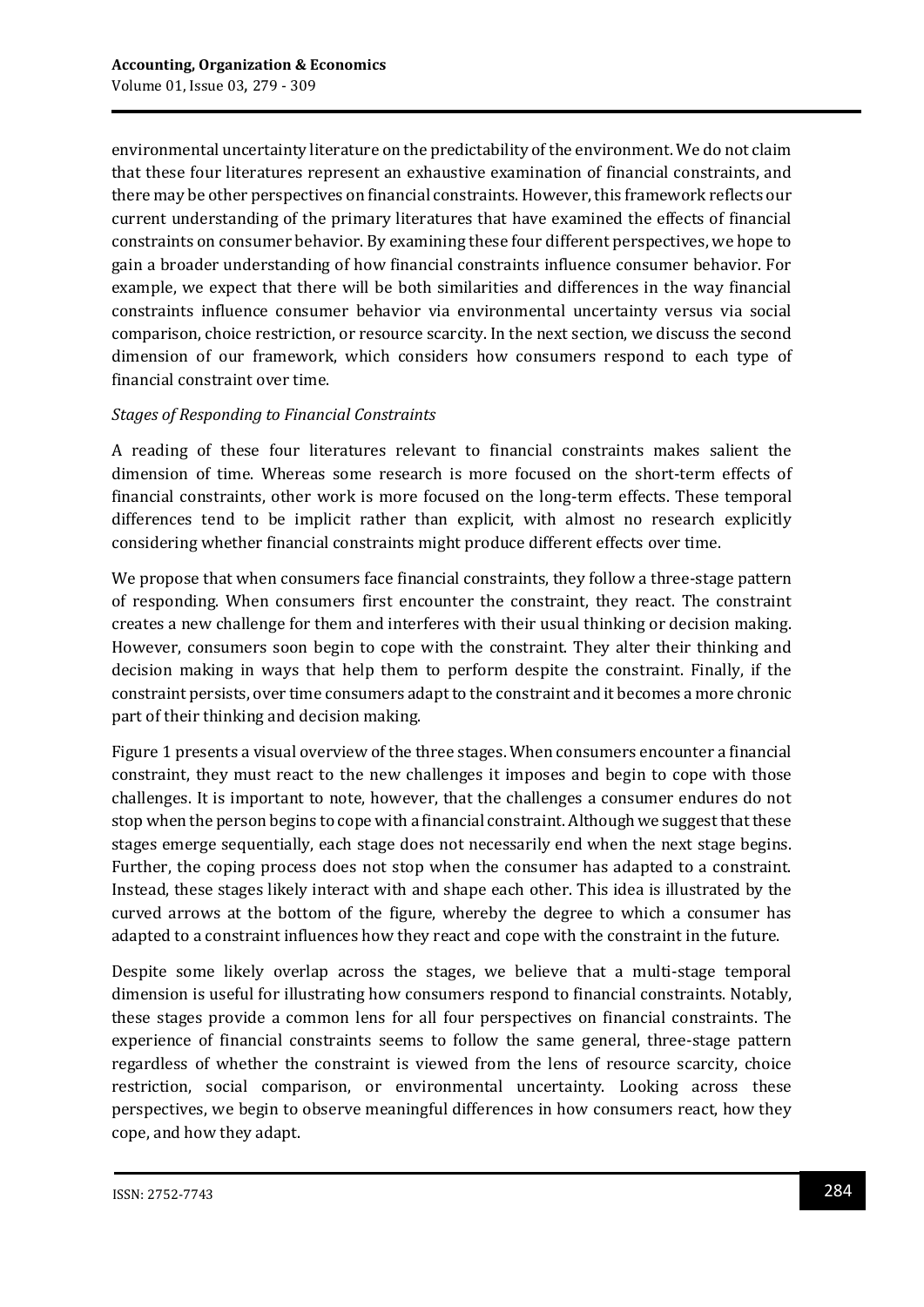*Reacting*. The first stage of consumer responses to financial constraints is reactive. Constraints impose an upper bound on what people can accomplish, such that a consumer facing financial constraints cannot engage in the same behaviors as someone who is not facing these constraints. In the first stage, binding financial constraints force consumers to react to the limitation imposed by the constraint.

Given the presence of a new constraint, the reacting stage is typically experienced as unpleasant. The specific nature of the unpleasantness, however, depends on whether the constraint is rooted in resource scarcity, choice restriction, social comparison, or environmental uncertainty. For example, consumers experience resource scarcity by feeling more cognitively taxed (Mani et al., 2013). Consumers react to choice restriction by becoming more aroused, frustrated, and aggressive (Kristofferson, McFerran, Morales, & Dahl, 2016; Zhu & Ratner, 2015). Consumers react to social comparison by feeling inferior and lowering their self-esteem (Chaplin & John, 2007; Sharma & Alter, 2012). Finally, consumers react to environmental uncertainty by feeling stress and lack of control (Brunner, 1997; De Witte, 1999). Coping. However, the first stage of responding is reactive, the second stage is more proactive. After the initial, unpleasant encounter with a financial constraint, consumers begin to cope with the constraint. If the constraint is mutable, consumers might seek to remove the constraint (e.g., Cannon et al., 2018). In many cases, however, the constraint is unchangeable and consumers must figure out ways to manage the constraint.

Coping responses in Stage 2 include consumers shifting how they think and make decisions. The specific nature of these shifts depends on how they experience the financial constraint. For example, consumers cope with resource scarcity by stretching their resources further and spending them more efficiently (Shah et al., 2012). Consumers cope with choice restriction by becoming more creative (Hill, 2001; Mehta & Zhu, 2016; Rosa, Geiger-Oneto, & Fajardo, 2012) and savoring ordinary experiences (Quoidbach, Dunn, Hansenne, & Bustin, 2015). Consumers cope with unfavorable social comparisons by investing in material goods to increase their selfesteem (Chaplin, Hill, & John, 2014) or by bolstering their social rank by consuming desirable goods that are in scarce supply (Kuziemko, Buell, Reich, & Norton, 2014; Sharma & Alter, 2012). Finally, consumers cope with environmental uncertainty by seeking to re-establish some control over the situation (Hill, Martin, & Chaplin, 2012; Hill, Rodeheffer, Griskevicius, Durante, & White, 2012).

*Adapting*. Over time, as some consumers repeatedly experience financial constraints, they become attuned to the constraints. This process of adapting to the constraint changes how consumers respond to new constraints. We propose that the constraint imposed on one's behavior fosters the development of specific patterns of thinking and behaving that are adapted to the constraint. For instance, consumers adapt to resource scarcity by spending a larger proportion of their financial resources on necessities (Cole, Thompson, & &Tufano, 2008) and becoming less susceptible to framing effects (Shah et al., 2015). Consumers adapt to choice restriction by exhibiting less reactance (Snibbe & Markus, 2005) and more resilience when encountering new choice restrictions (Thompson, Hamilton, & Banerji, 2018). Consumers adapt to unfavorable social comparisons by seeing themselves as more connected to others (Piff et al., 2010) and giving more consideration to how their choices affect others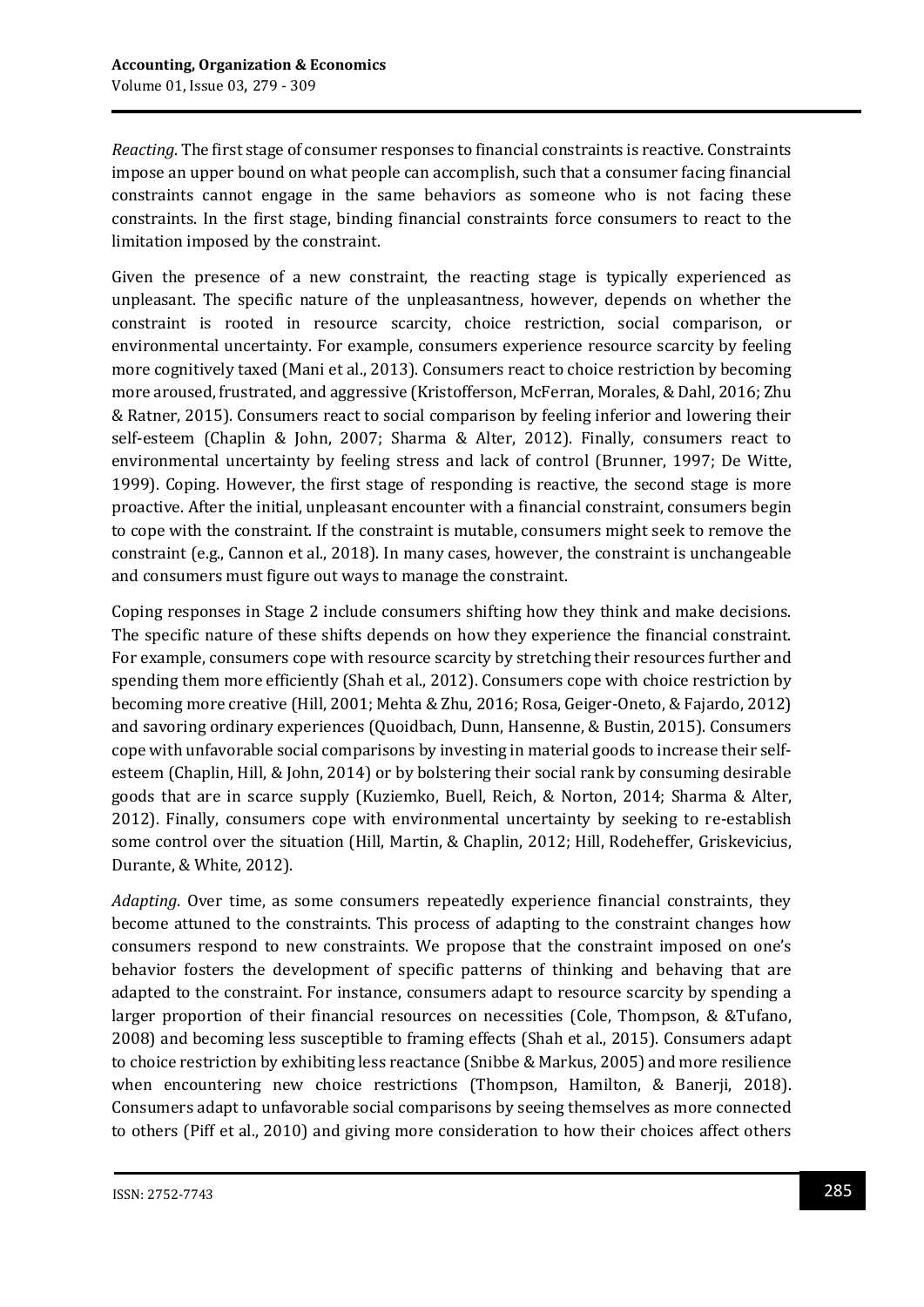(Kraus & Stephens, 2012). Finally, consumers adapt to environmental uncertainty by becoming more responsive to situational cues (Mittal, Griskevicius, Simpson, Sung, & Young, 2015; Young, Griskevicius, Simpson, Waters, & Mittal, 2018) and maximizing opportunities in the present (Ozanne, Hill, & Wright, 1998).

*Summary*. We propose that it is useful to conceptualize consumer responses to financial constraints across three stages: reacting, coping, and adapting. These stages roughly reflect how consumers respond to financial constraints over time, distinguishing between immediate responses, shorter-term responses and longer-term responses. These stages highlight that although initial reactions to financial constraints tend to be largely negative, a longer window of responding reveals that consumers often develop adaptive solutions tailored to dealing with the financial constraints they face.

## **How Financial Constraints Influence Consumer Behavior**

Having presented the two underlying dimensions of our framework—four perspectives on financial constraints and three stages of responding to financial constraints—we next provide a guided review of the four literatures examining how financial constraints influence consumer behavior. An overview is provided in Table 2.

In the following sections, we review each of the four perspectives on financial constraints, and we organize the review by describing responses across the three stages, with a particular focus on recent research highlighting how people adapt to financial constraints.

### *The Resource Scarcity Perspective*

The resource scarcity perspective focuses on how lack of economic resources prevents consumers from satisfying all their needs and wants. In this section we discuss how consumers react to, cope with, and adapt to financial constraints rooted in resource scarcity.

*Reacting*. When consumers encounter resource scarcity, their attention is drawn to the scarce resource (Mullainathan & Shafir, 2013). Consumers react by becoming much more focused on money and the cost of goods and services. This tunneling of attention leads consumers to ignore other information (Mullainathan & Shafir, 2013; Zhu, Yang, & Hsee, 2018). For example, in one lab study, participants were asked to place an order from a restaurant menu. Some participants were told that they would have \$20 to spend, while others were told that they would have \$100 to spend. Eye-tracking data revealed a clear pattern in how participants perused the menu: those who faced a tighter financial constraint spent more time looking at the prices of items on the menu than did those who had more money to spend. Financially constrained participants also spent less time reading about the actual dishes on the menu or the caloric information contained in the menu (Tomm & Zhao, 2016). Put simply, financially constrained participants were more focused on the cost of the food than the food itself.

The fact that scarcity of money attracts the consumer's attention to money suggests that it may impose a cognitive burden, reducing cognitive bandwidth and possibly hindering cognitive performance (Mani et al., 2013). For example, sugarcane farmers in India often experience big fluctuations in household income. Before a harvest, farmers face more financial constraints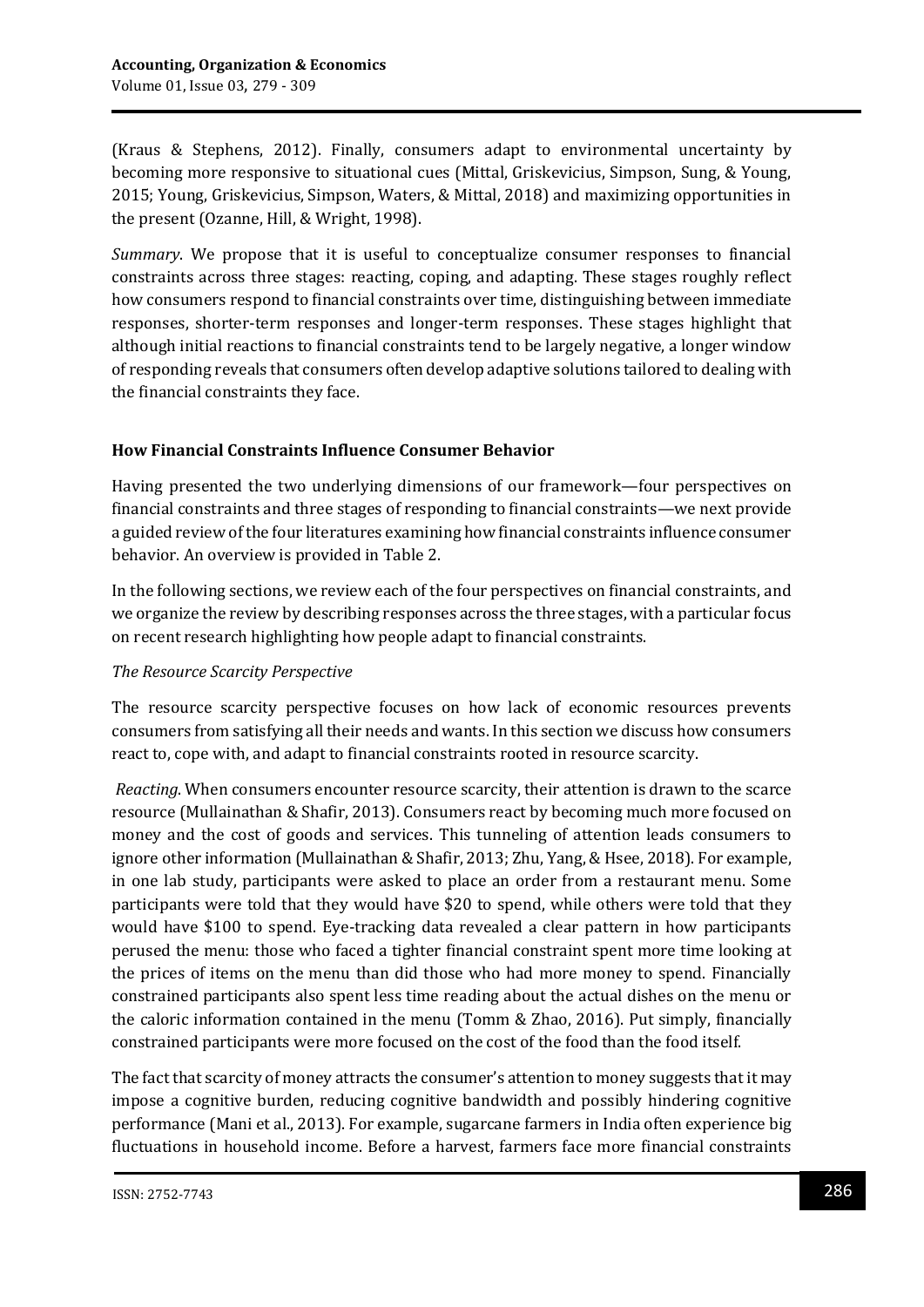than after the harvest. In one study, sugarcane farmers completed a series of cognitive tests prior to harvest and after harvest (Mani et al., 2013). Strikingly, the farmers performed significantly worse on these tests prior to harvest (when finances were most constrained) than after harvest (when the constraints were somewhat relaxed).

The same pattern of effects was observed when the absolute level of resources was less constrained. Participants at a mall in New Jersey were asked to think about a difficult financial problem (e.g., an expensive car repair) or an easier financial problem (e.g., and inexpensive car repair) and how they would come up with the money to handle these financial challenges (Mani et al., 2013). Of course, difficult financial problems impose a greater challenge for everyone, but poorer and wealthier participants experienced these challenges differently. While considering the financial problems, all participants completed tasks that measured fluid intelligence and cognitive control. Wealthy participants performed similarly on those tasks regardless of whether they considered the difficult or easy financial problem, but poor participants performed significantly worse on the cognitive tasks while considering the difficult than the easy financial problem (Mani et al., 2013). This suggests that the cognitive demands of resource scarcity may be more severe for those on a limited budget, imposing a greater tax on mental bandwidth.

Although there has been some debate about the degree to which temporary financial constraints reduce cognitive performance (e.g., Carvalho, Meier, & Wang, 2016; Wicherts & Scholten, 2013), temporary financial constraints seem to induce a present bias among consumers. Specifically, when comparing the behavior of low income consumers before versus after payday, the before-payday group favored receiving money sooner when making intertemporal choices about monetary rewards (Carvalho et al., 2016). Research suggests that cognitive burdens can decrease self-control (Vohs, 2013), and it will be important to disentangle the effects of temporary financial constraints on cognitive function versus selfcontrol in future research.

*Coping*. Although consumers' immediate reactions to resource scarcity are associated with negative consequences, consumers often find ways to cope with resource scarcity. After searching for ways to eliminate a resource constraint, consumers seek out ways to limit its effects (Cannon et al., 2018). For instance, consumers facing scarcity can "stretch" their resources and use them more efficiently (Fernbach, Kan, & Lynch, 2015; Shah et al., 2012). For example, participants in one experiment were given either scarce or abundant resources with which to play a video game called Angry Blueberries. In this game, participants earned points by shooting blueberries at waffles. Financially constrained participants were given a small number of blueberries for each level, while nonconstrained participants were given many blueberries for each level (Shah et al., 2012). Financially constrained participants spent significantly more time aiming each shot and earned more points per shot. That is, they were more focused on how they were using their resources and they used their resources more efficiently.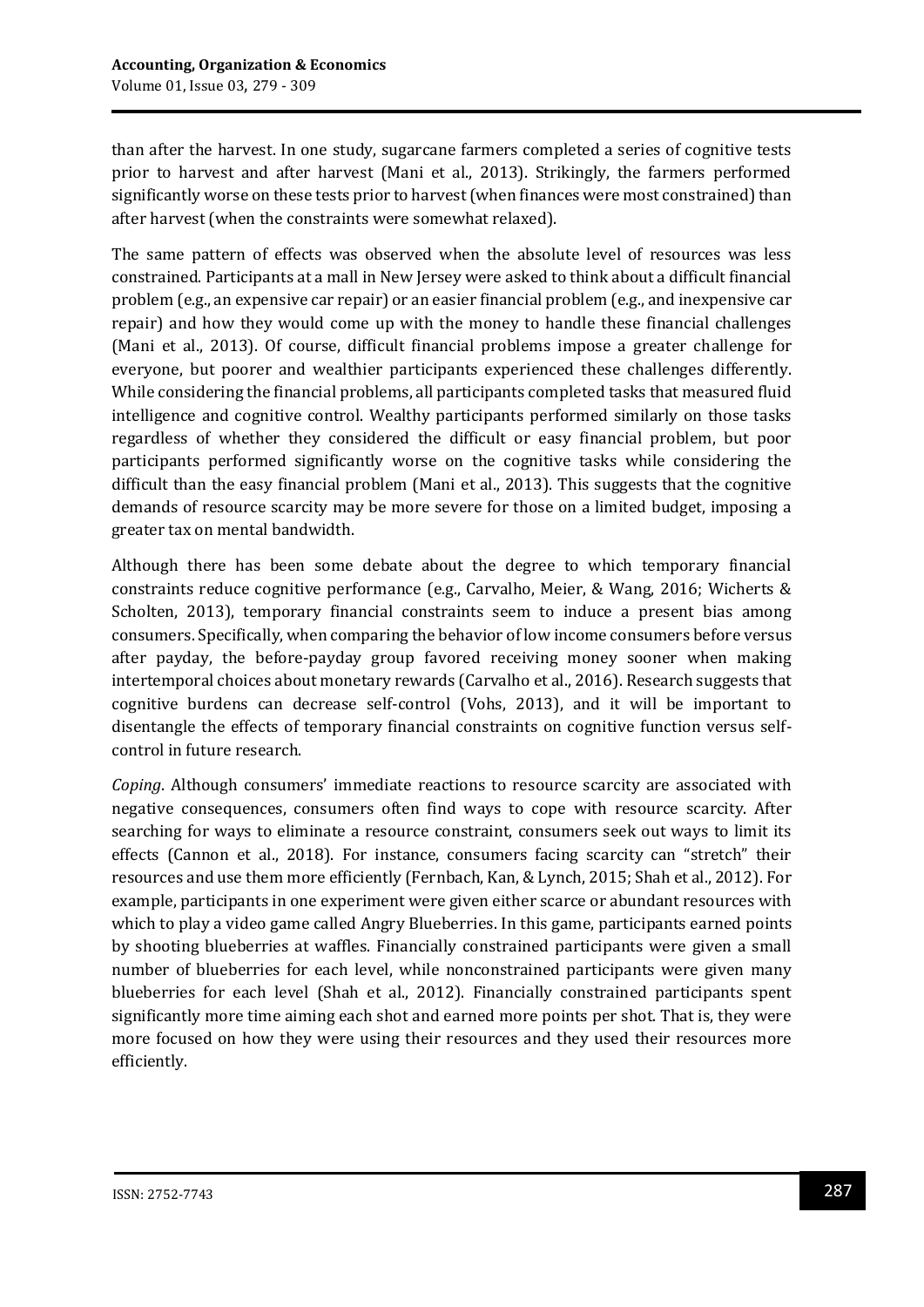| Table 2: Examples of Responses to Financial Constraints Across Three Temporal Stages |                             |                                 |                                                 |  |
|--------------------------------------------------------------------------------------|-----------------------------|---------------------------------|-------------------------------------------------|--|
| Perspective                                                                          | Stage 1: react              | Stage 2: cope                   | Stage 3: adapt                                  |  |
| <b>Resource Scarcity</b>                                                             | Increased attention to      | Use resources more efficiently  | Money remains top of the mind                   |  |
|                                                                                      | money and cost              | Increased consideration of      | Less susceptible to framing effects and various |  |
|                                                                                      | Feel cognitively taxed      | opportunity costs               | "pricing tricks"                                |  |
| <b>Choice Restriction</b>                                                            | Heightened arousal          | Savor ordinary experiences      | Become more innovative and resourceful          |  |
|                                                                                      | Feelings of frustration and | Find creative uses for products | Devalue unavailable alternatives                |  |
|                                                                                      | aggression                  |                                 |                                                 |  |
| Social                                                                               |                             |                                 |                                                 |  |
| Comparison                                                                           | Feelings of inferiority     | Seek scarce products            | Seek material possessions                       |  |
|                                                                                      | Lower self-esteem           | Bolster social rank             | Become more interdependent and prosocial        |  |
|                                                                                      |                             |                                 | toward others                                   |  |
| Environmental                                                                        | Stress and anxiety          | Seek control over environment   | Discount the future more steeply                |  |
| Uncertainty                                                                          | Feeling lack of control     | Attempt to make the future more | Enhanced ability to shift among tasks           |  |
|                                                                                      |                             | certain                         |                                                 |  |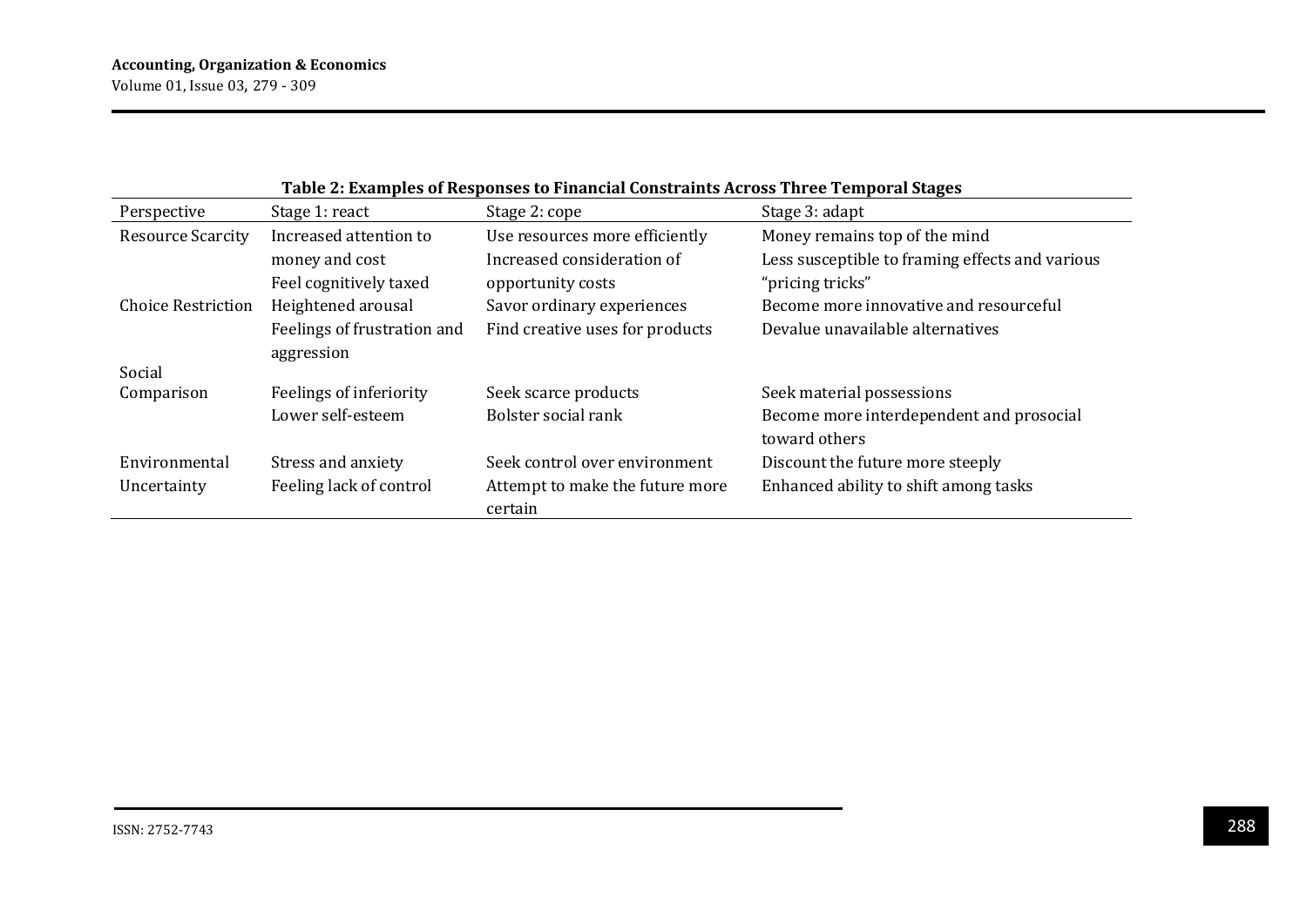The resource scarcity literature also highlights that when consumers are financially constrained, they may think more about opportunity costs and tradeoffs. Although research has typically found that consumers neglect opportunity costs and tradeoffs (Frederick, Novemsky, Wang, Dhar, & Nowlis, 2009)—that is, consumers rarely think about what they are giving up when they make a purchase—this may be less true for consumers who are financially constrained. There is some evidence that opportunity costs may be more psychologically salient for consumers facing scarcity (Shah et al., 2015; Spiller, 2011), though other evidence suggests that low and high income consumers are equally likely to spontaneously consider opportunity costs (Plantigna, Krijnen, Zeelenberg, & Bruegelmans, 2018). For example, in one study, participants completed a hypothetical shopping task. Everyone was given the same budget, but for some participants the budget was framed in weekly amounts, while for others, the budget was framed in monthly amounts (Spiller, 2011). Weekly budgets, which were smaller, created the perception of scarcity. In the shopping task, participants had the opportunity to select items to buy right now, and they could also preview which items would be for sale in the future. This made it possible for participants to assess the opportunity costs of making a purchase (i.e., if they bought something today, they may not have funds left over to buy the things available on future days). In this study, participants considered opportunity costs more often when the same size budget was framed as smaller (Spiller, 2011). This suggests that when money feels scarce, consumers cope by giving more consideration to opportunity costs.

*Adapting*. In the longer-term, resource constraints change the nature of consumer spending. Not surprisingly, resource constrained consumers spend a larger proportion of their financial resources on necessities relative to discretionary purchases than less constrained consumers (Cole et al., 2008). Financially constrained consumers are also more likely to choose store brands, which are more affordable than name brands (Ailawadi, Neslin, & Gedenk, 2001).

Over time, experiencing financial constraints can increase the motivational value of money and make thoughts about money chronically top of mind. Classic work by Bruner and Goodman (1947) shows that poor children were more likely to overestimate the size of coins than rich children even though they were equally accurate in estimating the size of cardboard discs. In more recent work, participants were asked to imagine that they went to a doctor and were told that they were seriously ill, but would make a full recovery (Shah, Zhao, Mullainathan, & Shafir, 2018). Participants were then asked to name the first three thoughts that came to mind. Nearly all participants mentioned at least one emotion-related thought (e.g., they would feel scared or relieved). Notably, though, financially constrained participants were more likely than nonconstrained participants to spontaneously mention cost even when nothing in the experiment explicitly mentioned money (Shah et al., 2018).

Once thoughts about money become top-ofmind, they are hard to suppress. In another study, participants were asked to let their minds wander for 3 min. In one condition, they were told that they could think about anything at all, but that they should not think about how much they drive each month. In the other condition, participants were told to not think about the cost of driving each month. Poor and rich participants did not differ in their ability to suppress thoughts about the amount of driving they did each month. However, poor participants found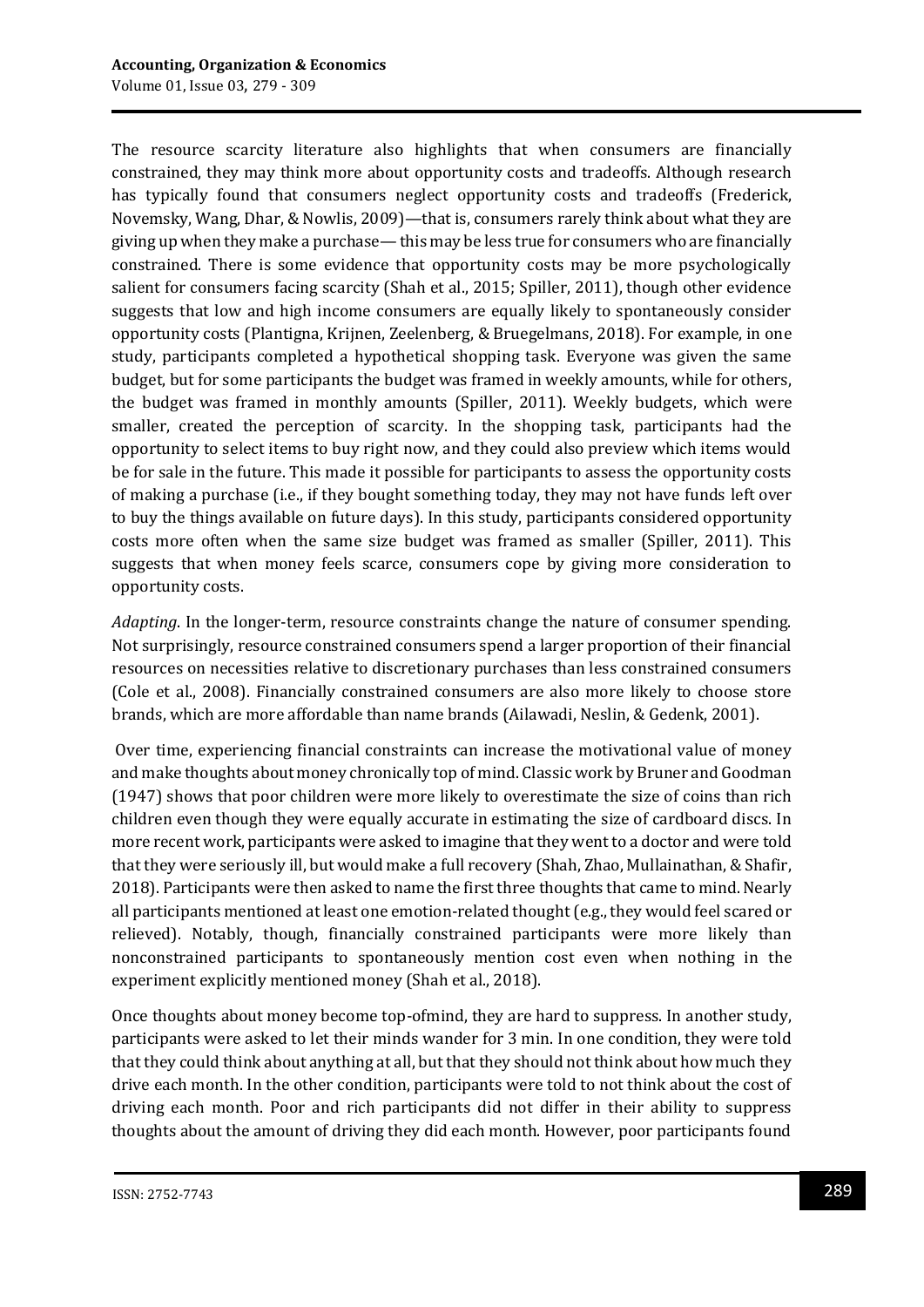it harder to suppress thoughts about the cost of driving than rich participants (Shah et al., 2018). These findings echo classic research showing that when people try to suppress thoughts about a topic, that topic can actually become more top-of-mind (Wegner, Schneider, Carter, & White, 1987). For the poor, attempts to suppress thoughts about money might, ironically, make those thoughts even more accessible.

As consumers face financial constraints over time, they become accustomed to thinking about limited budgets and opportunity costs, which provides them with a more stable perspective on how to value goods and services. A classic finding shows that consumers are more likely to travel to a different store to get a \$50 discount on a \$300 purchase than they are for a \$1,000 purchase (Tversky & Kahneman, 1981). From a normative perspective, consumers should be equally likely to travel for \$50 regardless of the price of the item, but because they do not typically know how to value \$50 in absolute terms, they look for comparisons in the decision context. For most consumers, \$50 feels like a more substantial discount compared to \$300 than \$1,000, so they are more likely to travel for the discount when the item is cheaper. However, recent research suggests that low income consumers, who have adapted to financial constraints, tend to respond differently.

Shah et al. (2015) asked participants whether they would be willing to travel 30 min to save \$50 on a purchase. Some participants were told that the base price of the purchase was \$300, some were told it was \$500, and some were told it was \$1,000. Notably, low income consumers were more consistent than higher income participants in their willingness to travel for the discount regardless of the purchase price. Moreover, when asked what they were considering as they made their decision, low income participants were more likely to say that they were considering what they could not buy if they did not save the \$50 on the purchase (i.e., they were giving more consideration to opportunity costs). Because they used opportunity costs to evaluate the discount, low-income consumers were influenced less by the way the problem was framed.

In the marketplace, the fact that money is top-of-mind can have potentially beneficial consequences for financially constrained consumers. Research finds that poor consumers are often less susceptible than wealthier consumers to hidden taxes (Goldin & Homonoff, 2013) and other pricing tricks, such as "quantity surcharges," in which the per-unit cost for an item increases when a higher quantity is purchased (Binkley & Bejnarowicz, 2003).

In summary, when considering financial constraints from the perspective of resource scarcity, new constraints force consumers to shift their attention to money, making them feel cognitively taxed. They cope with financial constraints by using resources more efficiently and considering opportunity costs more carefully. Over time, thoughts of money become chronically top of mind, and this dark cloud may have the silver lining of making financially constrained consumers less susceptible to framing effects and various pricing tricks.

# *The Choice Restriction Perspective*

A second perspective on financial constraints is that they limit a consumer's choices because many options become unattainable. In this section, we discuss how consumers react to, cope with, and adapt to financial constraints from the perspective of choice restriction.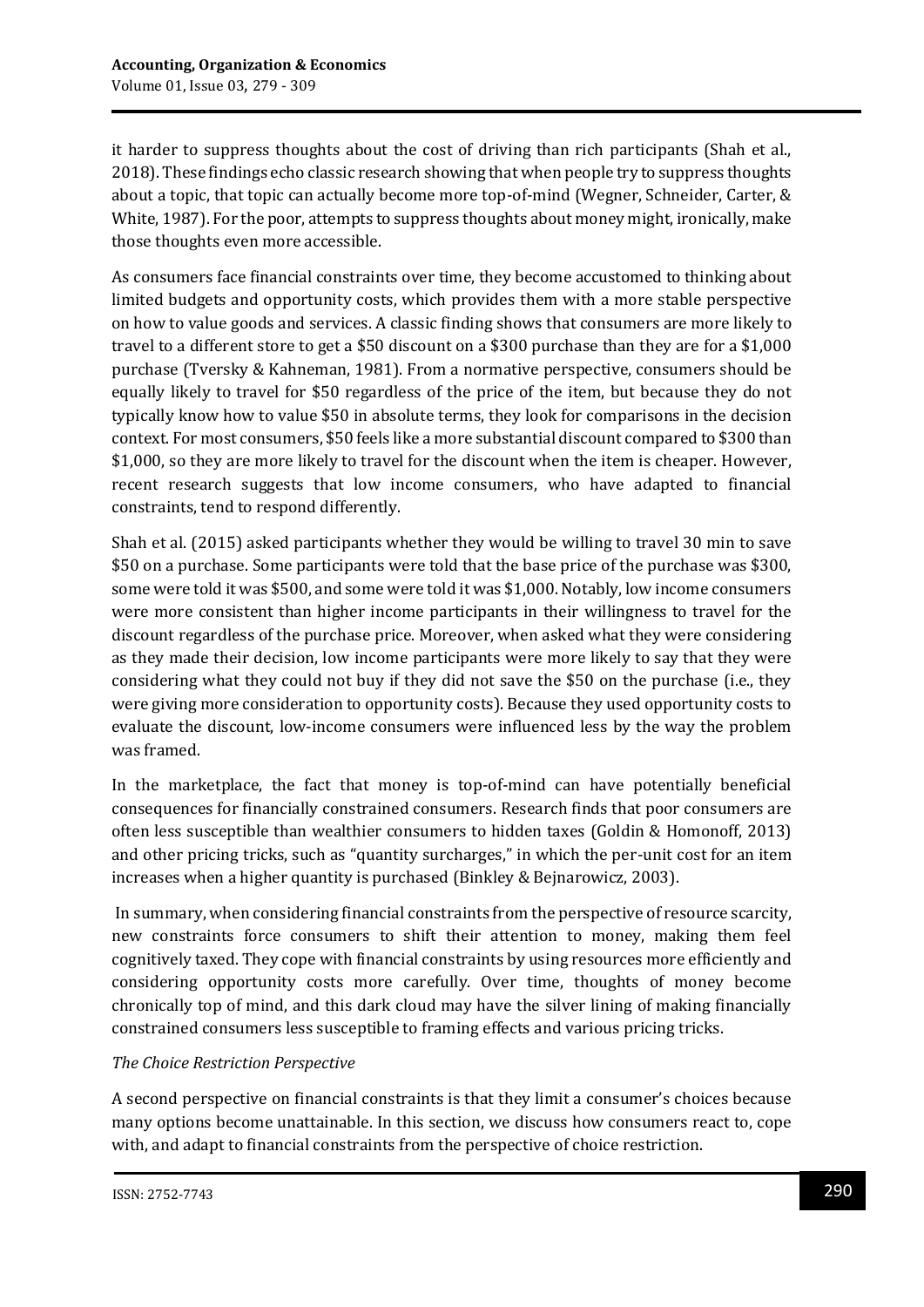*Reacting*. As a starting point, restricting people's choices is well-known to produce psychological reactance, which increases people's desire for the specific options that are being restricted (Cialdini, 2009). For example, learning that a desirable pair of shoes exceeds his budget might make a consumer want this particular pair of shoes even more.

Emerging research is beginning to paint a more temporally nuanced picture of how consumers react to choice restrictions. One series of studies examined how consumers respond to situations in which they encounter large or small quantities of items available in a given product category (Zhu & Ratner, 2015). For example, a grocery store can offer large or small quantities of each type of fruit, or a clothing store can display large or small baskets of accessories. When consumers encounter a limited quantity of products available for consumption, their level of arousal tends to increase, polarizing their preferences. As a result, restricting choice tended to increase consumers' desire for their most favorite and decrease desire for their least favorite item in a set of alternatives (Zhu & Ratner, 2015).

Research further suggests that this heightened level of arousal triggered by choice restriction may lead to frustration and aggression. Merely exposing consumers to promotional ads that present a target product as being limited in availability can lead to increased aggressive behavior (Kristofferson et al., 2016). Exposure to communications that inform consumers of a limited product quantity available (e.g., only three iPhones available for the discounted price of \$50) activates perceptions of a competitive threat and leads to physiological changes that prepare the body to aggress. When consumers worry about a desired product not being available to them, they display significantly more aggression in immediately subsequent tasks, choosing more violent video games, shooting more bullets in a video game, and demonstrating physical aggression in response to the jamming of a vending machine (Kristofferson et al., 2016).

*Coping*. While encountering choice restrictions can initially produce feelings of frustration and aggression, over time, consumers begin to cope with choice restriction in more productive ways. For example, reminding participants of constraints on choice may increase product use creativity during a subsequent task (Mehta & Zhu, 2016). Participants reminded of constraints on choice built more novel product prototypes and suggested more creative uses for products. These findings suggest that thinking about choice restriction in a general sense, rather than experiencing it, can reduce functional fixedness and encourage consumers to think more creatively about the way they use products.

Choice restriction can also contribute to greater savoring of ordinary experiences (Quoidbach et al., 2015). Savoring is a form of emotional regulation in which consumers actively try to prolong or intensify a positive experience. One study showed that the more limited the set of travel experiences that participants have had (controlling for factors like income and social class), the more they predicted they would savor a vacation trip to a pleasant but ordinary destination of their choice (Quoidbach et al., 2015). A second study showed that when U.S. tourists were experimentally prompted to feel that they had more limited travel experiences by checking off which of 12 exotic travel destinations they had visited (e.g., Tokyo, New Delhi, Sydney), they spent less time savoring a visit to a local landmark than U.S. tourists prompted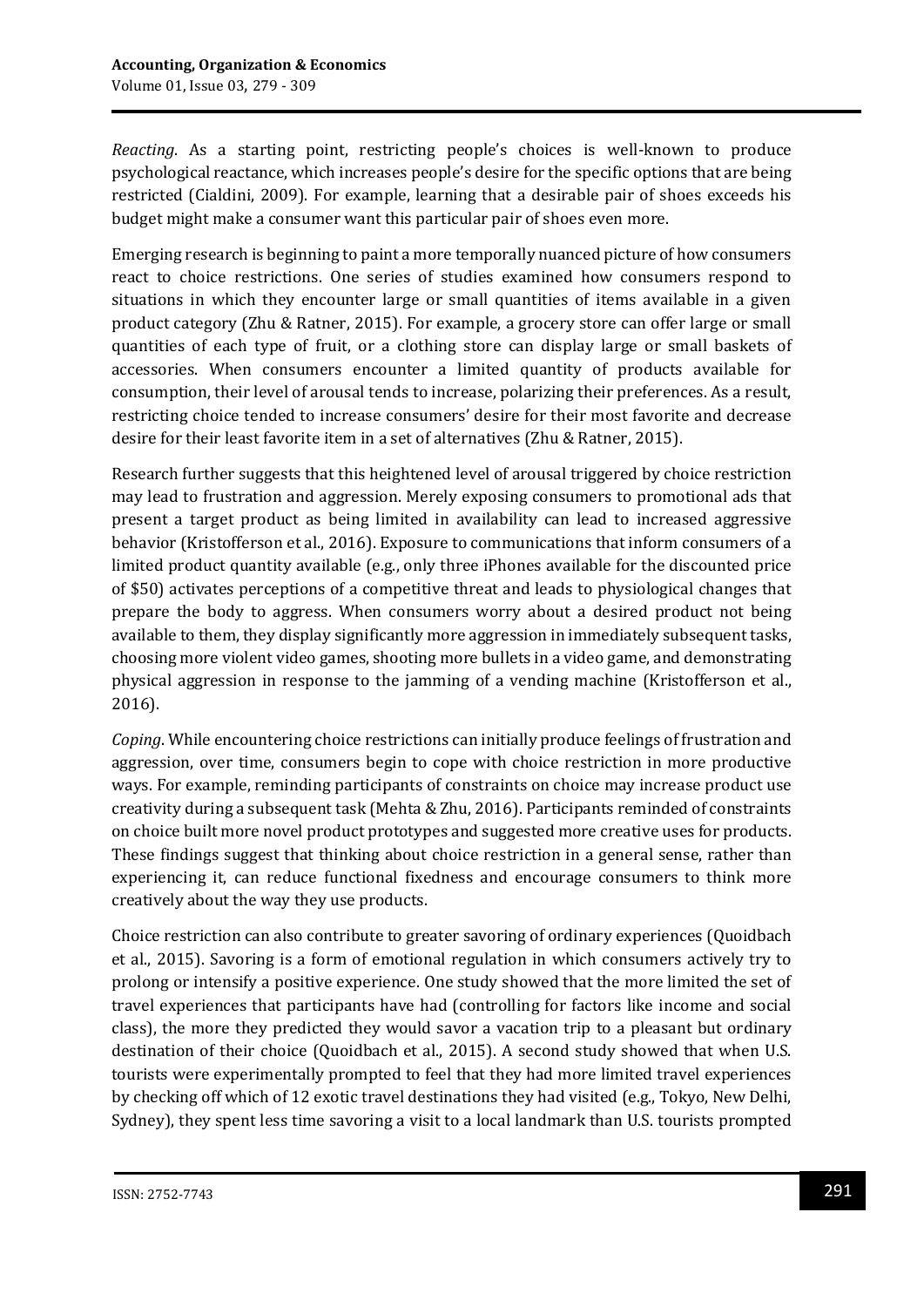to feel more welltraveled by checking off which of 12 ordinary destinations they had visited (e.g., New York, Chicago, Orlando; Quoidbach et al., 2015).

*Adapting*. Long-term exposure to choice restrictions has been associated with greater resourcefulness and more innovative use of resources. For instance, consumers living in poverty adapt by generating more innovative solutions for their consumption problems (Hill, 2001; Rosa et al., 2012). The innovative behaviors of consumers living in poverty are deliberate and procedural, suggesting that they are adjusting to the demands of the situation (Hill, 2001). Over time, consumers living in poverty actively experiment with scavenged artifacts. Ethnographic research shows that the poor frequently adapt products from one domain (e.g., kitchen foil) to another domain (e.g., wallpaper) and combine a variety of ingredients and materials to make products (e.g., combining animal fat from kitchen scraps with purchased ingredients to make soup; Rosa et al., 2012).

For consumers who face severe financial constraints, such as homeless consumers, possessions and consumption behaviors that other consumers take for granted are unavailable or severely restricted. One of the implications is that for these consumers, acquiring possessions involves activities that are markedly different from those experienced by a typical consumer (Hill & Stamey, 1990). For a homeless population living outside of the social welfare system, many of the necessities of life are scavenged from the refuse of others rather than purchased. Perceiving value where others see garbage requires flexibility and creativity, because the same sources cannot be relied on to provide sustenance for extended periods of time (Hill & Stamey, 1990).

Restrictions on choice can be particularly difficult for consumers who are socialized in cultures in which free choice tends to be associated with the consumer's self-identity. Research on consumer socialization suggests that parenting styles and parenting practices differ based on their levels of financial resources and the choice restrictions they expect their children to face (Kusserow, 1999). Kusserow's ethnographic research with parents and young children in the Northeastern United States showed that children growing up in working class families were encouraged to accept that they would not always be able to make their own choices, so they should "buck up." Parenting styles in these environments tended to instill a "get over it" attitude. Conversely, in middle-class families with higher levels of economic resources, parenting styles emphasized honoring children's preferences and choices so that they could find the right societal outlet for them.

Over time, consumers socialized in environments with high (vs. low) levels of financial resources adapt by expecting to exercise more free choice (Markus & Conner, 2013). As a result, consumers from high (vs. low) socioeconomic status backgrounds are more likely to exhibit psychological reactance in response to choice restriction (Snibbe & Markus, 2005). Recent research also suggests that when consumers cannot obtain the alternative they initially choose, consumers who grew up in more financially constrained environments devalue this alternative. This devaluation allowing them to enjoy a substitute more than consumers who grew in financially privileged environments (Thompson et al., 2018). Because choice restriction is less aversive and triggers less psychological reactance for those with long-term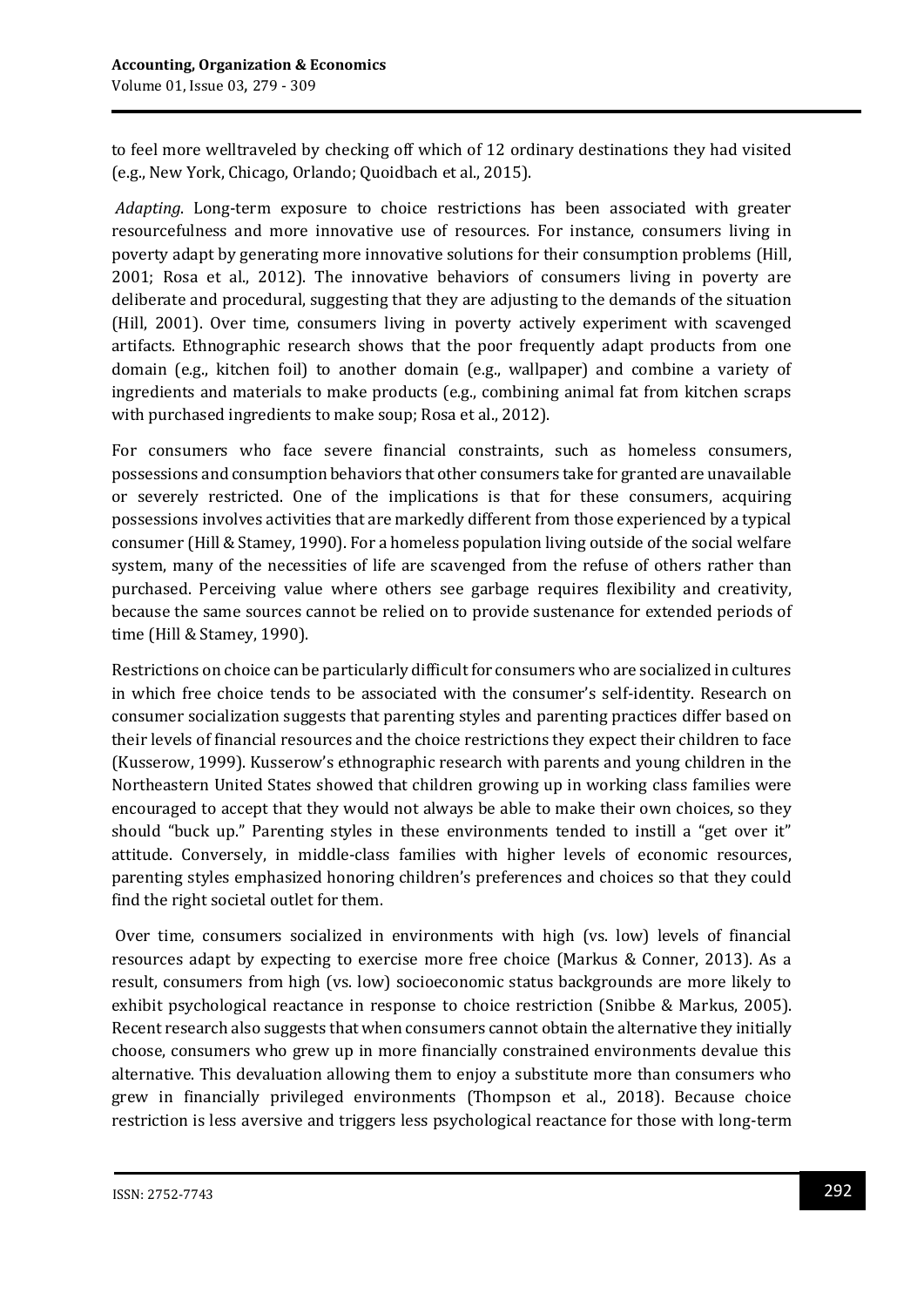experiences dealing with financial constraints, these consumers exhibit greater resilience in shifting preferences away from their initial choices.

In summary, when they encounter financial constraints that restrict their choices, consumers react by becoming more aroused, reflexively increasing their desire for the restricted option, feeling frustrated, and even becoming more aggressive. They cope with this constraint by savoring ordinary experiences and finding more creative uses for products. Over time, consumers adapt to choice restrictions by becoming more resourceful and innovative. They also show more resilience when encountering new instances of choice restriction. This greater resilience is manifested as lower psychological reactance in response to the unavailability of a desired alternative and greater flexibility in shifting preferences away from the unavailable alternative.

### *The Social Comparison Perspective*

The third perspective we examine is social comparison, in which consumers experience financial constraints as a shift in their real or perceived status relative to other people. In this section, we discuss how consumers react to, cope with, and adapt to financial constraints that prompt unfavorable social comparisons.

*Reacting*. Consumers facing a financial constraint are often confronted by a perception of relative disadvantage. This can create a negative affective state and feelings of inferiority (Sharma & Alter, 2012). These affective responses can arise even when feelings of financial deprivation are experimentally primed. In one study, participants who recalled a situation in which they felt financially worse off relative to their peers indicated that they felt significantly more inferior and they expressed more negative emotions compared to participants who recalled a situation in which they felt financially better off than their peers (Sharma & Alter, 2012).

*Coping*. To cope with these negative affective responses, consumers may try to bolster their social rank and focus on others who are worse off than them. For example, one experimental study created an uneven income distribution across a group of participants. Participants were then given the opportunity to redistribute money to other participants. Most participants redistributed the money to others who were worse off than them. However, participants who earned the second-to-lowest incomes were less likely than other groups to redistribute the money to others who were worse off than they were, suggesting that they were concerned about the possibility of moving into last place (Kuziemko et al., 2014).

Consumers also may try to alleviate their negative affect by consuming more scarce goods to bolster their relative social position. In one study, participants were presented with bowls of M&Ms in which one color of the candy was scarce relative to other colors. Consumers who felt economically deprived were more likely to eat the scarce color of M&Ms than those who did not feel economically deprived (Sharma & Alter, 2012). Consumers seemed to be trying to counteract their feelings of economic deprivation by acquiring goods that were less available to other consumers (Sharma & Alter, 2012).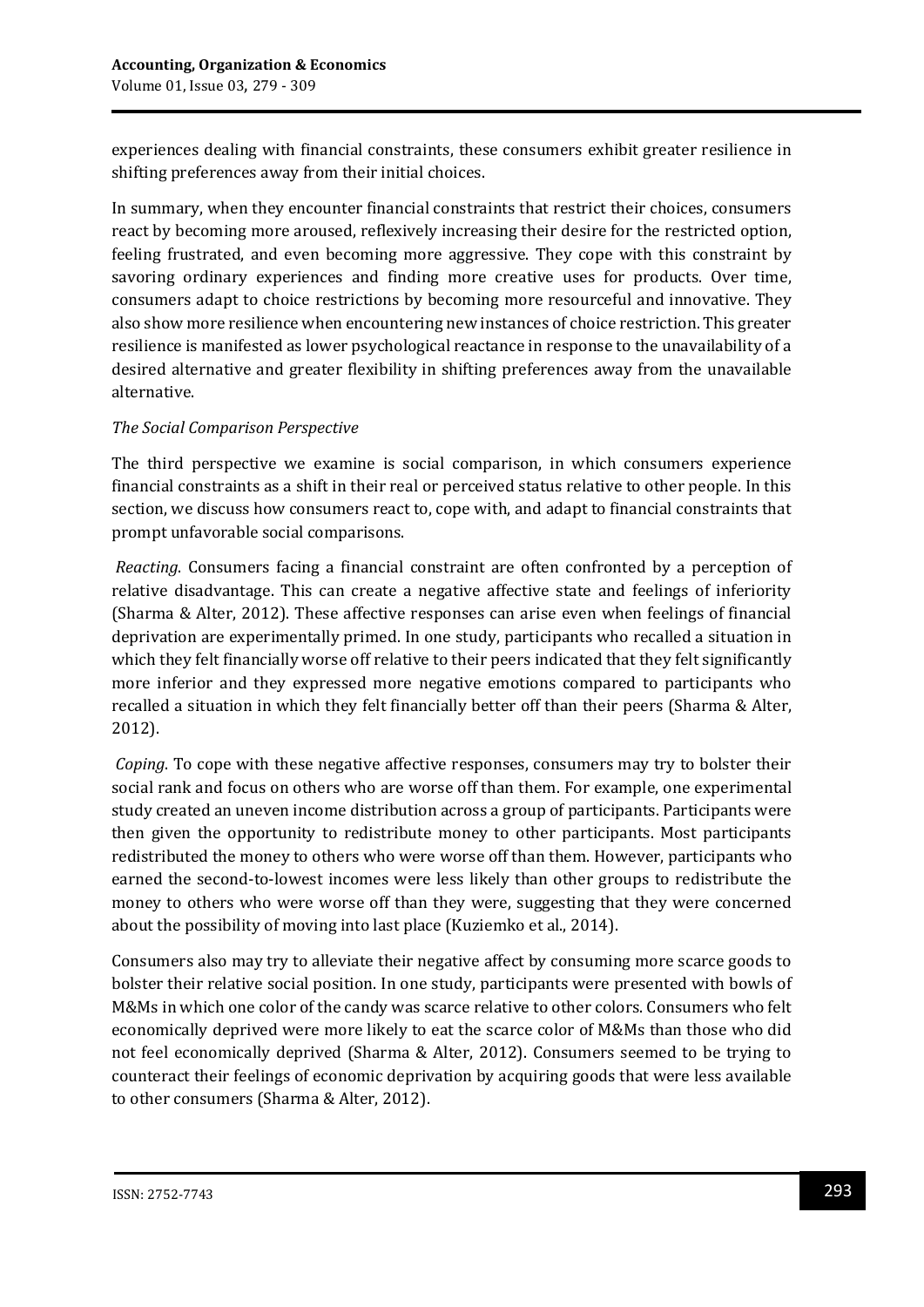Consumers also may try to bolster their relative social position when interacting with service providers. Ethnographic research suggests that financially constrained consumers struggling to access financial services deploy an array of self-presentation strategies when they visit banks (Bone, Christensen, & Williams, 2014). For example, consumers mention strategically dressing up, wearing a suit, and carrying a briefcase to signal their credit worthiness to service providers.

*Adapting*. Over the long term, the unfavorable social comparisons triggered by financial constraints can have a debilitating effect on consumers' selfesteem, especially when financial constraints are accompanied by other factors such as minority status (Bone et al., 2014). In turn, lower self-esteem is related to the development of materialistic values (Braun & Wicklund, 1989; Hill & Gaines, 2007; Richins & Dawson, 1992). Materialism refers to "the importance a person places on possessions and their acquisition as a necessary or desirable form of conduct to reach desired end states including happiness" (Richins & Dawson, 1992, p. 307). Material goods provide a way for individuals to compensate for insecurity and negative feelings about the self, and desire for material goods as way to bolster one's self-concept begins at an early age (Chaplin & John, 2007).

The tendency for financially constrained consumers to rely on material goods to bolster selfesteem is especially pronounced during adolescence (Chaplin et al., 2014). In one study, children and adolescents from impoverished urban neighborhoods (median household income of \$25,688) and affluent suburban neighborhoods (median household income in the range of \$96,080–\$187,574) constructed a collage to answer the question "What makes me happy?" and the number of material objects included on their collages was used as measure of materialism. At younger ages (8–10 years), impoverished children indicated a similar level of materialism as affluent children. However, impoverished adolescents (11–17 years) showed a stronger reliance on material things (e.g., money, new clothes) to communicate what made them feel happy in their collages as opposed to wealthy adolescents, who included more activities (e.g., playing basketball) and people (e.g., friends). In contrast, among adults, there is evidence that social comparison informs consumers about whether or not they can afford to buy something, suggesting that negative social comparison may reduce purchases. Seeing oneself as more financially constrained than other consumers who own a product may serve as a cue that one cannot afford to purchase products such as durable goods (Karlsson, G€arling, Dellgran, & Klingander, 2005).

The perspective of social comparison also helps us understand how financial constraints shape consumers' interactions with other people. Being socialized in an environment marked by financial constraints fosters the development of an interdependent self-view (Markus & Conner, 2013; Stephens et al., 2007). Consistent with an interdependent view of the self, research finds that working class adults rate themselves as more overlapping with the selves of their mothers and the selves of their closest friend than middle-class adults (Carey & Markus, 2016). Similarly, when consumers were asked to diagram their social networks by drawing circles to represent themselves and other people, working-class adults drew circles representing themselves as close in size to the circles representing their friends, reflecting less selfinflation and less need to stand out and distinguish themselves from others in their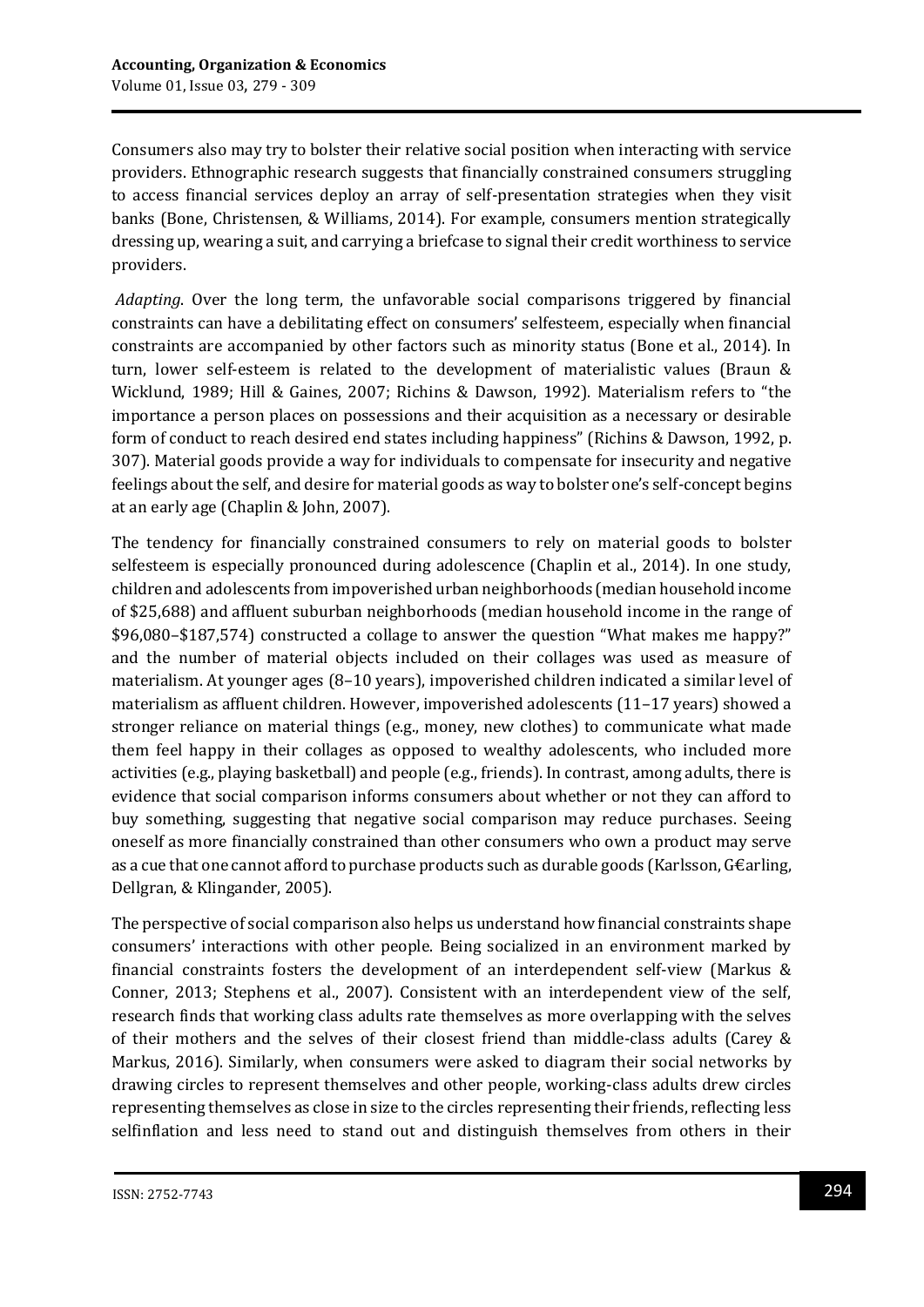network than middle-class adults, who drew their own circles larger than those of their friends (Grossmann & Varnum, 2010). An interdependent view of the self is adaptive for consumers who are financially constrained because the material and social characteristics of these environments require attending to and relying on others.

Also consistent with an interdependent view of the self, research suggests that consumers who rank themselves as relatively lower in social status show greater sensitivity to the social environment (Kraus, Piff, & Keltner, 2011) and higher empathic accuracy and compassion for others (Kraus, Cot ^ e, & Keltner, 2010). Compassion promotes prosocial behavior (Piff et al., 2010), and prosocial behaviors such as charitable giving tend to be more prevalent for people who feel a lower sense of social status, even though their objective resources are more limited (Piff et al., 2010). In one study, for example, children from lower-income families donated more tokens to an anonymous sick child than those from upper-income households (Miller, Kahle, & Hastings, 2015).

In summary, the social comparison literature suggests that consumers initially react to financial constraints by feeling inferior, reducing their selfesteem. They cope with the unfavorable social comparisons triggered by financial constraints by seeking to acquire scarce products and by bolstering their social rank. Over time, consumers adapt by seeking materialistic possessions and by becoming more interdependent, which increases their sensitivity to the social environment, increasing both their empathic accuracy and generosity to others.

## *The Environmental Uncertainty Perspective*

Examining financial constraints from the perspective of the environmental uncertainty literature suggests that financial constraints limit the predictability of the environment. In this section, we discuss how consumers react to, cope with, and adapt to financial constraints rooted in environmental uncertainty.

*Reacting*. When consumers face a new financial constraint, it can create uncertainty. Uncertainty stemming from financial constraints is stressful and threatening (De Witte, Pienaar, & De Cuyper, 2016; Grupe & Nitschke, 2013). Experiencing environmental uncertainty leads people to feel incapable of responding effectively because uncertainty implies uncontrollability (De Witte, 1999). For example, higher uncertainty about one's financial future is associated with lower perceived control (Vander Elst, Van den Broeck, De Cuyper, & De Witte, 2014).

Consistent with the stress produced by uncertainty, cues of economic uncertainty have been shown to increase people's consumption of food, especially snacking on high-calorie foods (Laran & Salerno, 2013; Sevilla & Redden, 2014).

*Coping*. As a starting point, consumers often cope with environmental uncertainty by seeking to re-establish some control over the situation. For example, economic uncertainty is associated with higher purchases of beauty products by women (Hill, Martin, et al., 2012; Hill, Rodeheffer, et al., 2012). Women may purchase more beauty products in order to secure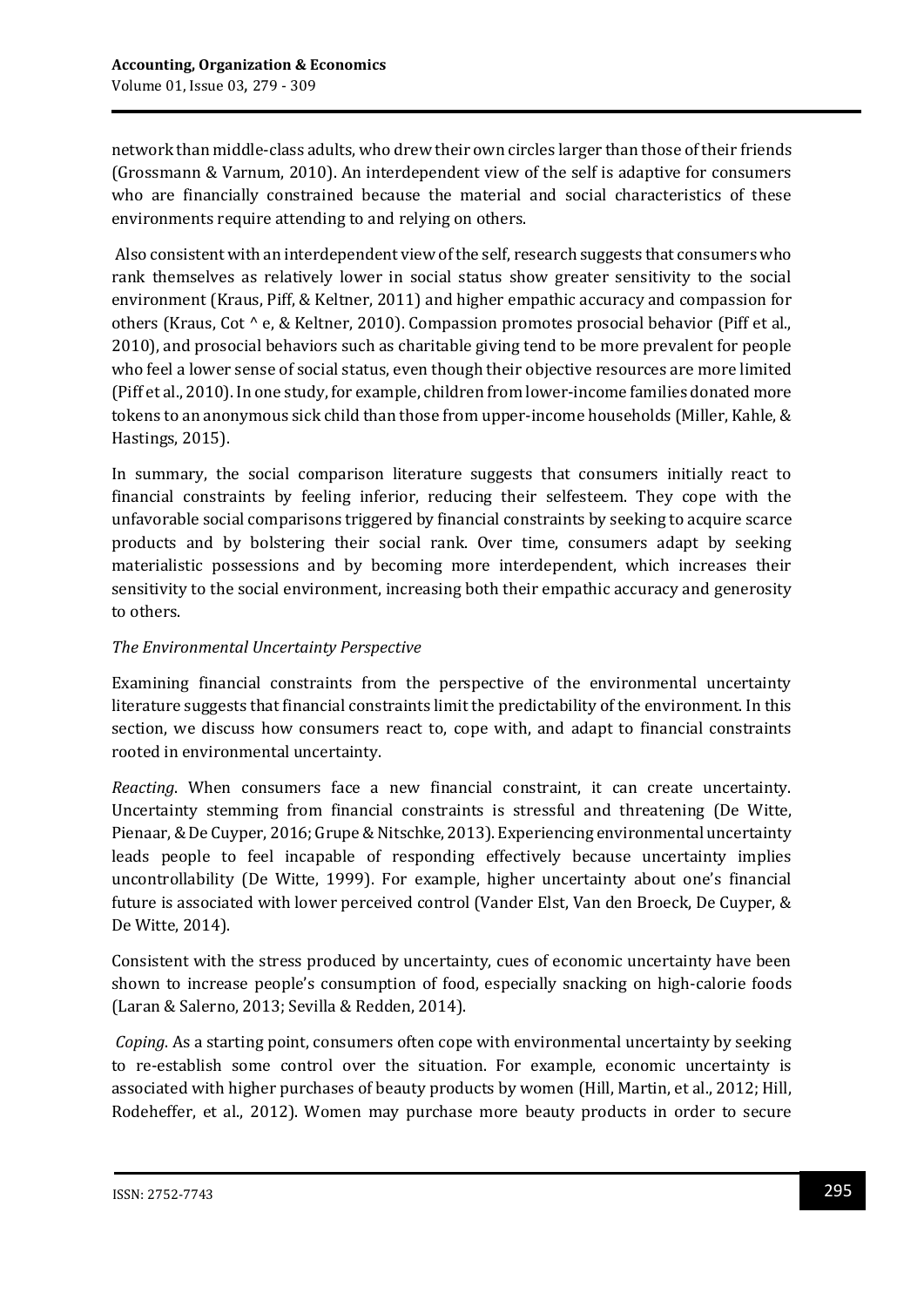greater resource stability, which likely bolsters their sense of control (Hill, Martin, et al., 2012; Hill, Rodeheffer, et al., 2012; Netchaeva & Rees, 2016).

Consumers also cope with environmental uncertainty in less intuitive ways. For example, parents respond to economic uncertainty by spending more on their daughters rather than their sons (Durante, Griskevicius, Redden, & White, 2015). At first glance, it might appear that parents are more protective of their daughters when times are uncertain. But a deeper examination shows that this effect stems from parents trying to assert more control and predictability in an uncertain environment in an evolutionary sense. In fact, there is good reproductive reason why mammalian parents divert resources to female rather than male offspring in the face of environmental uncertainty (Trivers & Willard, 1973). In unpredictable conditions, many males produce no offspring; by contrast, females are much more likely to produce at least some offspring even in bad conditions. Investing in female offspring, therefore, increases the certainty of continuing the parents' genetic lineage.

*Adapting*. Over time, people adapt to environmental uncertainty in a variety of ways. Much research in this area is based on the interdisciplinary framework of life history theory, which emphasizes that unpredictability is a fundamental dimension of the environment for all organisms, including humans (Ellis et al., 2009). Organisms therefore are highly attuned to the level of unpredictability in their environments. A life history approach centers on the notion that over a long period of time, predictable environments encourage consumers to adopt what's known as a "slow life history strategy," which is associated with a focus on maximizing long-term opportunities. By contrast, unpredictable environments encourage consumers to adopt a "fast life history strategy," which is associated with a focus on the present and maximizing current benefits (Griskevicius et al., 2013; Simpson, Griskevicius, Kuo, Sung, & Collins, 2012).

Consistent with faster life history strategies, long-term economic uncertainty has been linked with steeper discounting of the future and greater risk-taking for immediate rewards (Griskevicius et al., 2013). Although the ability to delay gratification is associated with many positive outcomes such as educational attainment and lifetime income (Mischel, 2014), not delaying gratification is adaptive in environments that are unpredictable, in which payoffs are uncertain (Ellis et al., 2009; Griskevicius, Delton, Robertson, & Tybur, 2011; Griskevicius, Tybur, Delton, & Robertson, 2011). In a predictable environment, it is often advantageous to wait for a larger outcome that will be available later. However, when the environment is unpredictable, options that are available now may not be available in the future. Thus, it is adaptive for financially constrained consumers to use a higher temporal discounting rate, giving the certainty of current payoffs higher weight. For example, if a consumer cannot trust that the bank will return their money (plus interest) to them at a later date, it does not make sense to save money in the bank (Jachimowicz, Chafik, Munrat, Prabhu, & Weber, 2017). Further, if financially constrained consumers do not expect upward mobility over time, they might feel that there is little chance for improvement in their economic state in the future (Hill & Martin, 2014). Lack of optimism about the future can reduce perceived financial well-being (Netemeyer, Warmath, Fernandes, & Lynch, 2018) and increase willingness to engage in criminal behavior, especially if it provides a "thrill" in the present (Ozanne et al., 1998).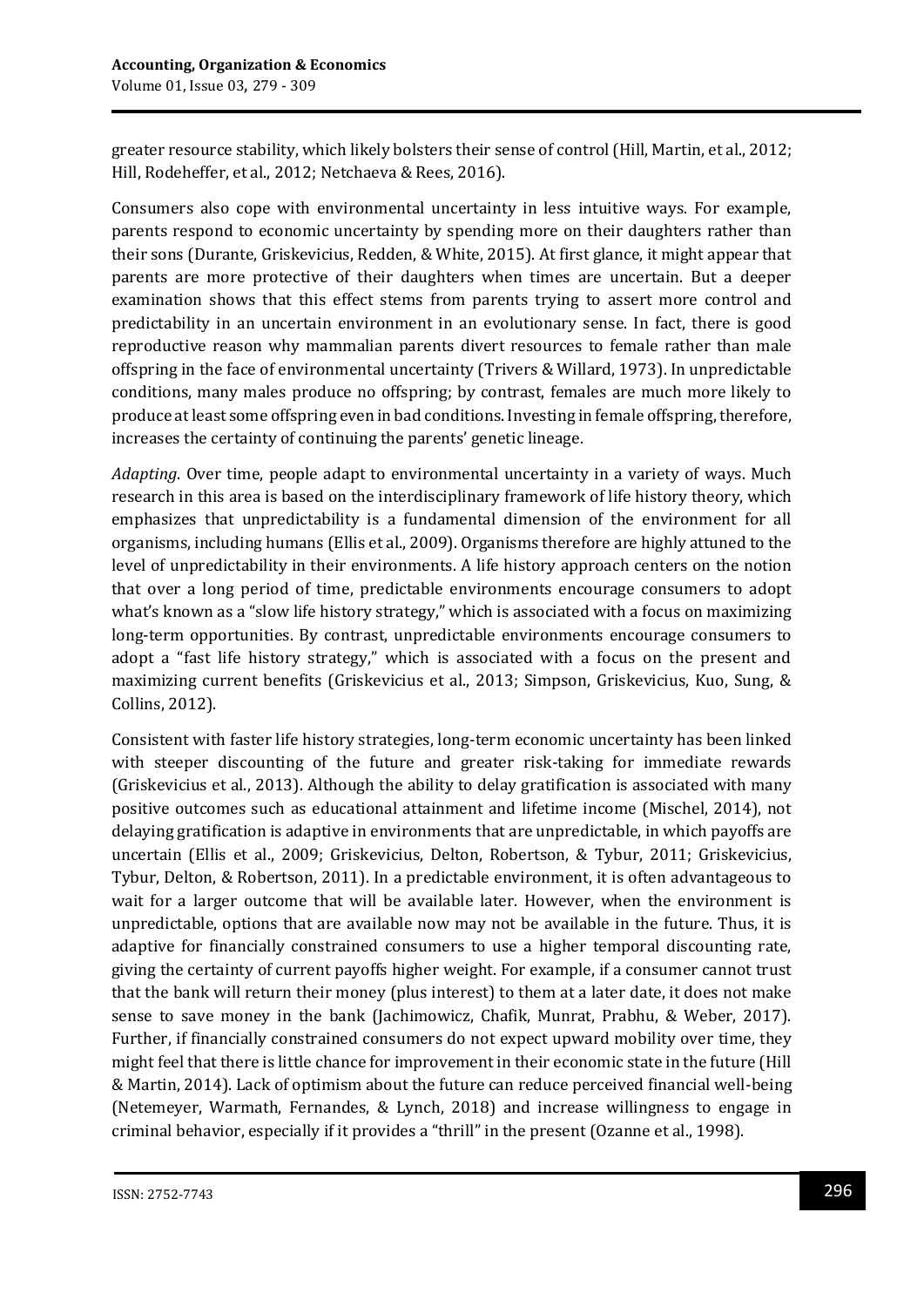Emphasizing the long-term nature of these effects, the unpredictability of people's childhood environments often has a stronger effect on behavior than their current environment (Belsky, Steinberg, & Draper, 1991; Ellis, Giudice, & Shirtcliff, 2013; Simpson et al., 2012). In one set of studies, researchers observed how much consumers ate when they were offered snack foods. For consumers who grew up in economically predictable environments, snack consumption depended on whether they were currently hungry: consumers who were hungry ate more snacks than those who were not hungry. In contrast, levels of hunger played almost no role in snack consumption for consumers who grew up in economically unpredictable environments (Hill, Cunningham, & Gentlemen, 2016; Hill, Prokosch, DelPriore, Griskevicius, & Kramer, 2016; also see Hill, Rodeheffer, DelPriore, & Butterfield, 2013). If food was presented to them, they ate it regardless of whether they were hungry or not. For consumers who grow up in unpredictable environments, it is generally adaptive to not pass up the opportunity to consume as much as possible in the present because it is uncertain when another opportunity will arise. Emerging research suggests that exposure to unpredictable environments during childhood is a significant contributor to adult obesity (Maner, Dittman, Melzer, & Mcnulty, 2017).

Building on the importance of unpredictability in childhood environments, responses to financial constraints in adulthood may be moderated by economic uncertainty in childhood (Griskevicius et al., 2013; Mittal & Griskevicius, 2014). For example, financial constraints lead consumers from unpredictable childhoods to increase their risk-taking (Griskevicius et al., 2013). One reason this is important is that risk plays a central role in decisions about health insurance (Sitkin & Pablo, 1992), where people with a higher propensity to take risks are less likely to act to protect themselves from a probable risk by purchasing insurance (Mechanic & Cleary, 1980). Indeed, when consumers were exposed to financial constraints, those from poorer childhoods desired significantly less health coverage (Mittal & Griskevicius, 2016). Although foregoing health insurance is widely considered a bad financial decision, consumers who do not expect to live a long and stable life may wonder why they should invest a sizeable amount of money now when they may never see the returns.

Although growing up in a stressful environment is often associated with negative outcomes in adulthood, emerging research is finding that consumers who grew up in unpredictable environments may show enhanced cognitive performance in the face of financial constraints. For example, people who experience an unpredictable early-life environment respond to financial constraints in adulthood by showing improved performance on some executive functions and working memory (Mittal et al., 2015; Young et al., 2018). Specifically, people who experience uncertainty in childhood are better able to shift from task to task and their working memory is able to take in more information from the environment. Both of these tendencies are adaptive in uncertain environments that are continually changing. In such uncertainty environments, it is critical to be able to track and rapidly update information, one about the immediate surrounding environment, as well as rapidly switch one's attention from one thing to another.

In summary, when interpreting financial constraints as environmental uncertainty, consumers react by feeling stressed and sensing a lack of control. They cope with this constraint by seeking to re-establish control and boost certainty, including through their purchasing and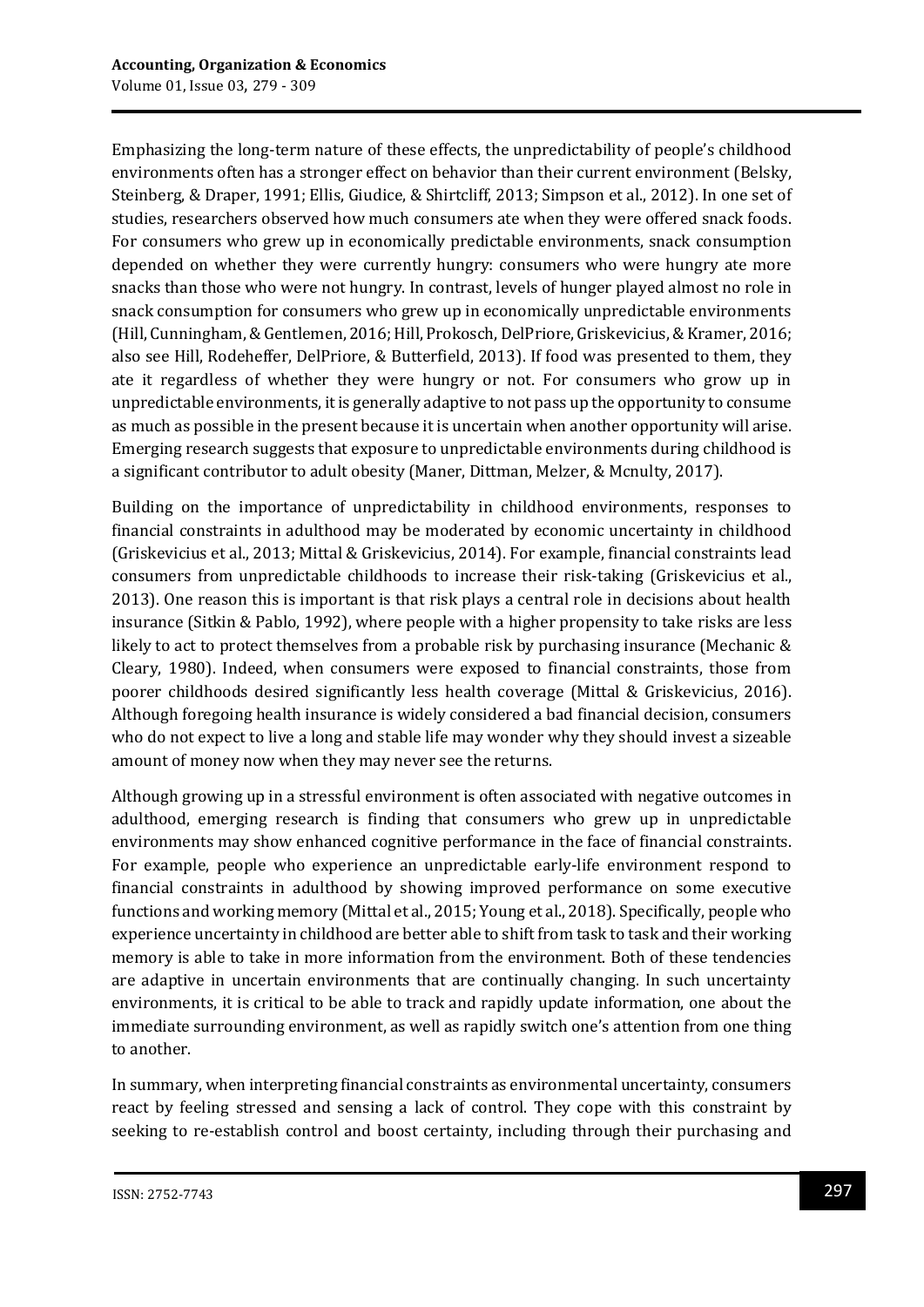parenting behaviors. Over time, consumers adapt to environmental uncertainty by becoming more focused on the present and seeking to maximize immediate opportunities, which is an adaptive strategy in environments where the future is difficult to predict. Findings show that the economic uncertainty of one's childhood environment plays an especially important role, moderating their reactions to financial constraints in adulthood. Although it has been long assumed that growing up in stressful environments is associated only with negative outcomes in adulthood, experiencing financial constraints in adulthood can actually enhance performance on some cognitive tasks for people who grew up in unpredictable environments.

### **Moving Forward: How Consumers Respond to Financial Constraints**

### *An Emerging View of Consumer Response to Financial Constraints*

Our review of four literatures related to financial constraints suggests that the temporal dimension is critical. Across each of the four literatures, we observe that although consumers' initial responses to a financial constraint tend to be aversive, consumers often exhibit coping strategies in response to financial constraints. We also observe that over a longer time, many consumers tend to adapt to financial constraints. As a result, long-term exposure to financial constraints moderates consumers' short-term responses to financial constraints.

We formalize these insights into two propositions, developed in the subsequent sections:

*P1*: In response to financial constraints, consumers develop proactive coping strategies.

*P2*: Long-term adaptation to financial constraints moderates consumers' initial reactions to financial constraints.

*Development of Coping Strategies*. Our framework emphasizes consumer resilience, highlighting that consumers often develop proactive strategies to cope with financial constraints. Although consumers may suffer negative consequences when they initially encounter financial constraints, consumers develop strategies that help them navigate within these constraints. Even if consumers themselves do not explicitly recognize that they are employing these coping strategies, such silver linings can be found across all four types of financial constraints. For example, consumers cope with resource scarcity by becoming more efficient with their resources (Mullainathan & Shafir, 2013) and attempting to reestablish control (Cannon et al., 2018). Consumers cope with choice restrictions by becoming more creative in their use of the options that are available (Mehta & Zhu, 2016). Consumers cope with unfavorable social comparisons by seeking exclusive products (Sharma & Alter, 2012) and using self-presentation strategies (Bone et al., 2014) to bolster their social standing. Finally, consumers cope with environmental uncertainty by acquiring products that bolster their sense of control (Hill, Martin, et al., 2012; Hill, Rodeheffer, et al., 2012) and shifting the allocation of their resources (Durante et al., 2015). Across all four of these literatures, we find clear evidence that consumers proactively cope with financial constraints.

*Long-term* Adaptation Moderates Initial Reactions. Another indication that the temporal dimension of our framework is critical is that initial reactions to financial constraints may differ based on a consumer's long-term exposure to a financial constraint. Indeed, many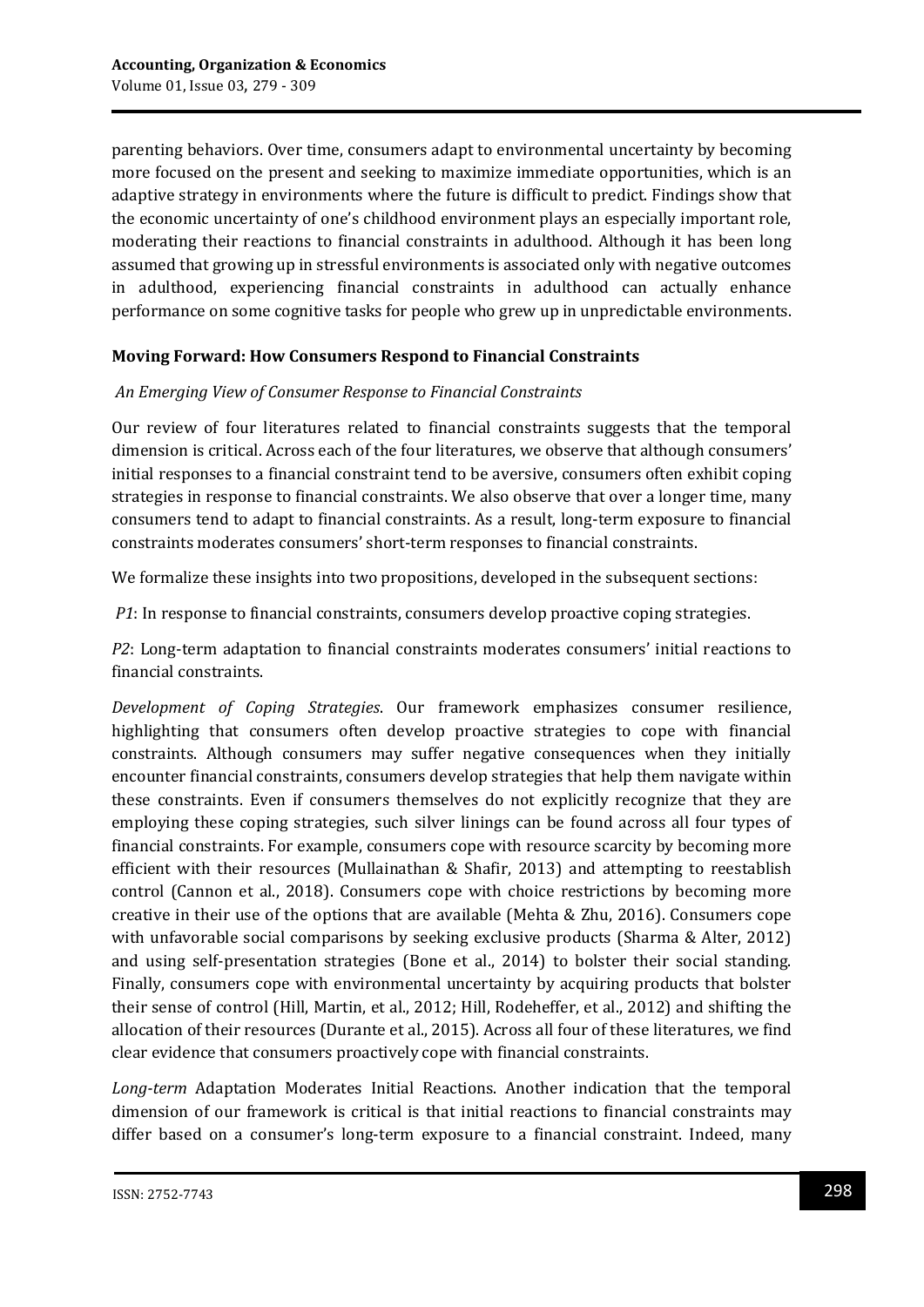studies find that differences between people who grew up financially constrained versus unconstrained tend to be most strongly evoked in stressful contexts, such as when adults are experiencing a new financial constraint (Griskevicius et al., 2013; Mittal & Griskevicius, 2014; Mittal et al., 2015).

Much of the research in this area has used childhood socioeconomic status or income as a proxy for long-term exposure to financial constraints. The moderating effect of long-term exposure is observed as an interaction effect between these variables and a financial threat in the current environment on current behavior. For example, facing a current threat of resource scarcity leads women from financially constrained backgrounds to eat more, whereas it leads women from a relatively unconstrained backgrounds to eat less (Hill et al., 2013). Thus, even when there were no differences under benign conditions, the behavior of consumers who grew up financially constrained versus unconstrained diverges significantly when they experience a new constraint. We observe a similar divergence in choices of health insurance. When adult consumers were exposed to financial threat, those from poorer childhoods desired less health coverage and those from wealthier childhood desired greater health coverage (Mittal & Griskevicius, 2016). When consumers from different childhood socioeconomic backgrounds could not get the alternatives they had initially chosen, they reacted differently to a short-term choice restriction. When they learned they could not obtain the alternative they initially chose, consumers who grew up in financially constrained environments devalued their initial choice —allowing them to enjoy a substitute—more than consumers who grew in financially privileged environments (Thompson et al., 2018).

We observe analogous effects when income is used as a proxy for long-term exposure to financial constraints. Recent research suggests that initial reactions to resource scarcity are especially burdensome for consumers facing chronic financial constraints. When participants at a mall in New Jersey were asked to think about either a difficult financial problem (e.g., an expensive car repair) or an easier financial problem (e.g., and inexpensive car repair), wealthy participants performed similarly on a series of cognitive bandwidth tasks regardless of whether they considered the difficult or easily financial problem. However, poor participants performed significantly worse on the cognitive tasks while considering the difficult financial problem (Mani et al., 2013). Coping with resource scarcity is cognitively demanding, but it appears that these cognitive demands are heightened for consumers who have been coping with financial constraints for a longer period of time.

Why does a current financial threat activate different responses for those who have experienced long-term financial constraints versus those who have not? It may be because early-life experiences shape people's stress responses, which may persist in adulthood (Repetti, Taylor, & Seeman, 2002; Taylor, 2010). As a result, facing financial stressors as adults may trigger different stress responses among consumers who have had early exposure to financial constraints. For example, when facing a threatening situation, people from financially constrained backgrounds perceived significantly lower personal control compared to those from unconstrained backgrounds (Mittal & Griskevicius, 2014). These responses, in turn, influenced how long consumers were willing to wait to get rewards, such that consumers from financially constrained backgrounds were more likely to prefer immediate rewards (Mittal &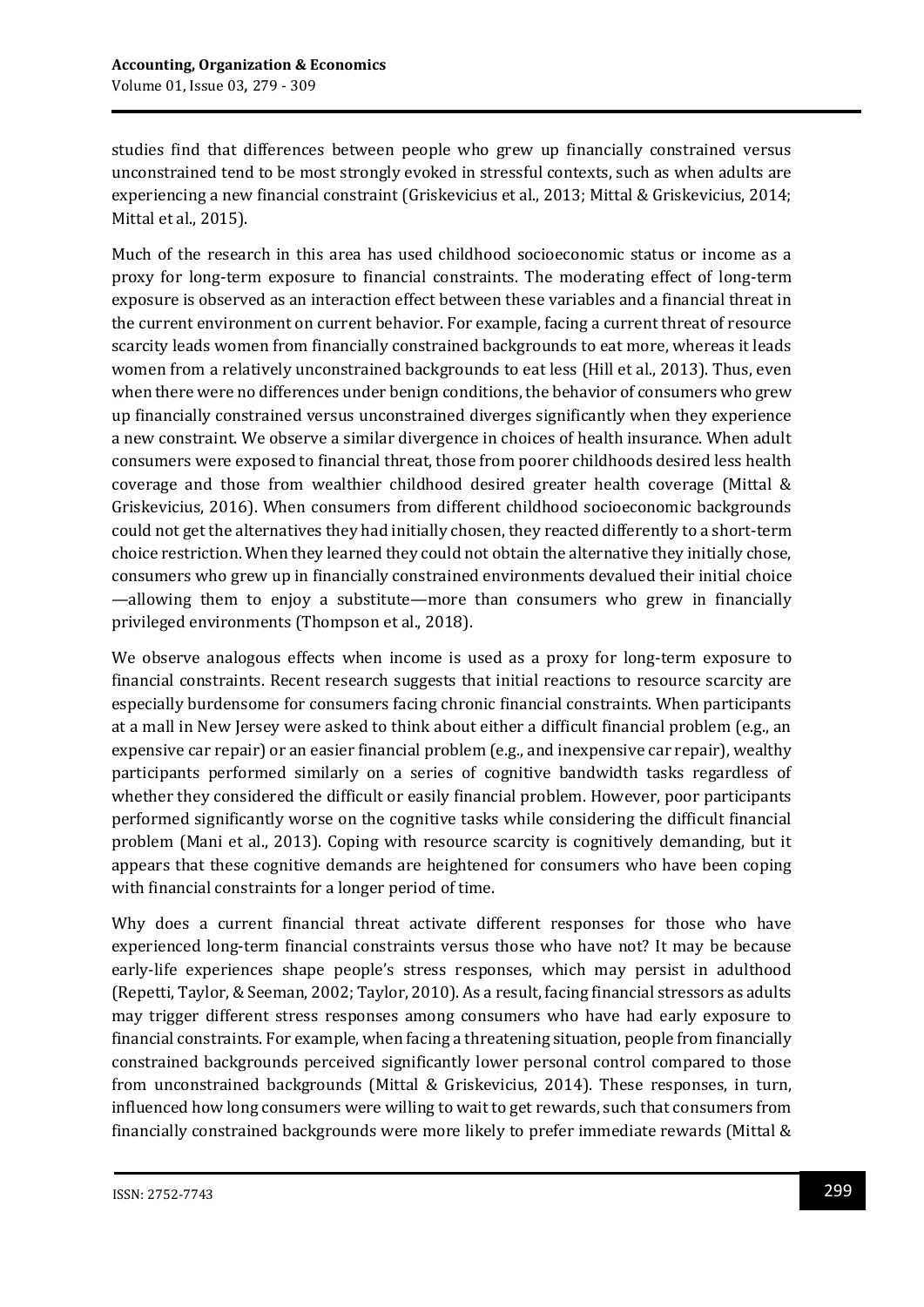Griskevicius, 2014). Feeling that one has little personal control over one's life outcomes makes it seem reasonable to discount the future and to choose a smaller but sooner reward.

Across these four literatures, we observe that the temporal dimension is critical. While some previous research has focused more on the short-term effects of financial constraints (e.g., Mehta & Zhu, 2016), other work has focused more on the long-term effects (e.g., Rosa et al., 2012). These temporal differences tend to be implicit rather than explicit, with almost no research explicitly considering whether financial constraints might produce similar effects (as in the case of creativity emerging from choice restriction) or different effects in the shortterm and long-term. By explicitly examining the temporal dimension of financial constraints across four literatures, we generated two propositions about coping behavior over time and the moderating effect of adapting to long-term financial constraints on initial reactions to new financial constraints. We hope that future research will empirically test these propositions, and we highlight opportunities and challenges for future research in the next section.

## *Opportunities and Challenges for Future Research*

In this section, we propose several fruitful areas for future research to advance our understanding of how consumers respond to financial constraints. First, given the importance of the temporal dimension in understanding how consumers respond to financial constraints, we note some of the challenges and opportunities in integrating research on short-term and long-term effects. We organize the remainder of the section to align with the two propositions we introduced in the previous section: development of coping strategies (P1) and the moderating impact of long-term adaptation on initial reactions to financial constraints (P2).

*Stages of Responding to Financial Constraints.* First, additional research is needed to better understand the temporal aspect of how consumers respond to financial constraints. Although we started by categorizing previous findings into three broad stages —reacting, coping, and adapting—it is possible that there are substages reflecting specific cognitive and emotional responses. This temporal timeline may also vary depending on individual differences. Additional research should investigate situational and individual factors moderate consumers' responses to financial constraints over time.

Second, studying the temporal impact of financial constraints on consumer behavior imposes numerous methodological challenges that are worth noting. Long-term adaptations to financial constraints are difficult to study experimentally and are usually assessed via correlational studies in which researchers measure participants' exposure to financially constrained environments during a certain window of time (e.g., using income or objective or subjective measures of socioeconomic status) and correlate these variables with consumer behavior (for a rare exception, see Mittal et al., 2015). A critical limitation of this approach, like other correlational studies, is that it cannot establish causation. One way to address this limitation is to compare the effects of chronic measures with those of shortterm manipulations. For example, research has shown that short-term manipulations of resource scarcity can mimic the effects of chronic low income (Shah et al., 2012). Another challenge in examining the long-term effect of financial constraints is that researchers have more readily available access to populations who have not experienced severe financial constraints (e.g., college students,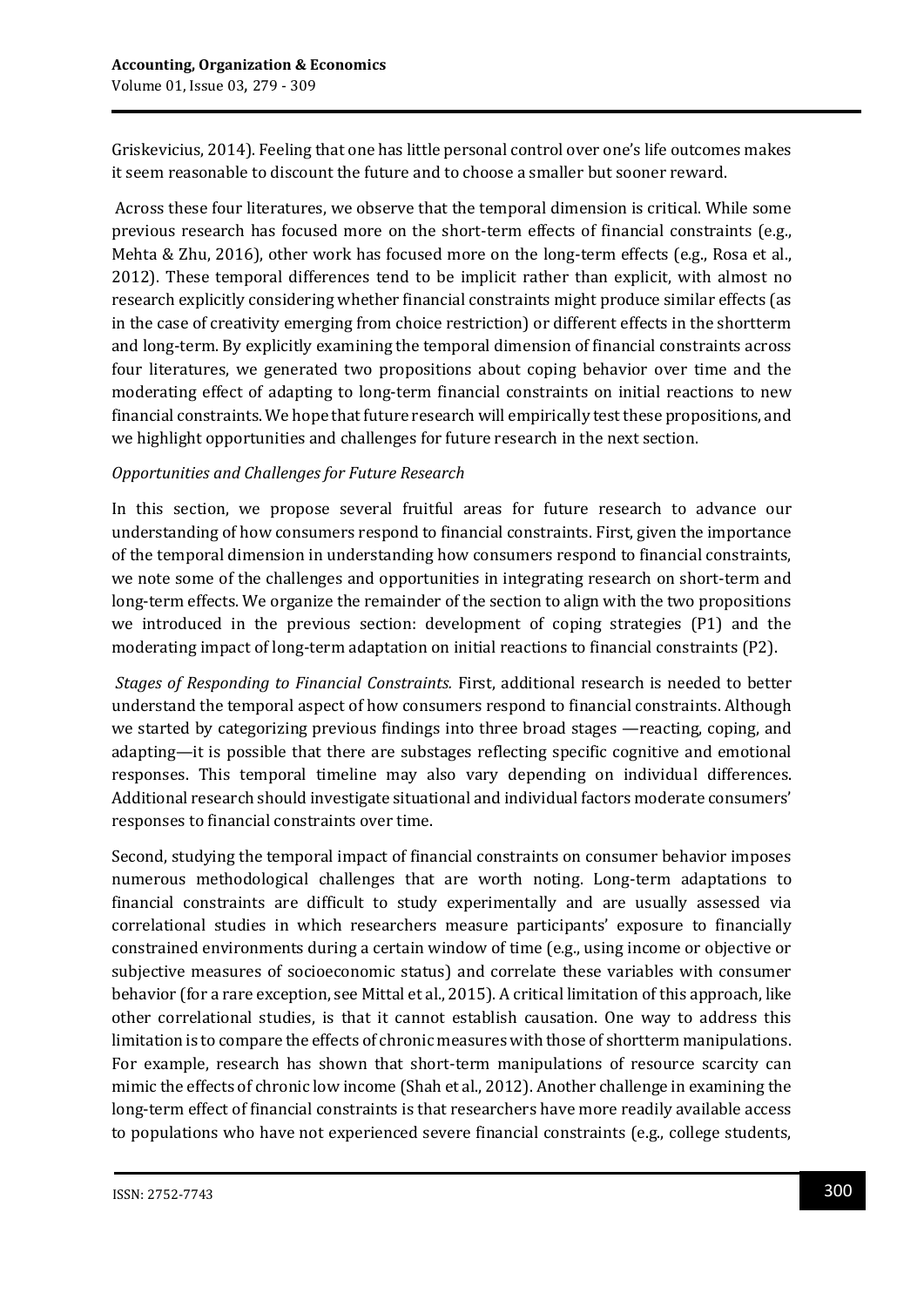online panel participants). To understand the effects of more severe financial constraints, researchers need access to populations that are typically less accessible to academic researchers. This is particularly important because, as we have proposed, there are likely to be differences in initial reactions to financial constraints based on long-term exposure to financial constraints. There are likely to be important differences between consumers who are poor in an absolute sense versus reasonably affluent consumers who experience a short-term financial constraint in the laboratory.

*Development of Coping Strategies.* One important question to answer is when initial reactions to a financial constraint transition into coping behaviors. We have proposed that consumers develop coping strategies over time, but it is likely that individual factors and situational factors shape these strategies. Further, it would be interesting to examine whether consumers can use some of the coping strategies and develop adaptive responses to financial constraints when their own financial circumstances do not induce them. For instance, although it is economically normative for people to always consider opportunity costs, the wealthy rarely do (Frederick et al., 2009), whereas poorer individuals seem to do so more often (Shah et al., 2015). Frederick et al. (2009) demonstrate that the wealthy can consider opportunity costs when explicitly prompted to do so, or when the costs are explicitly mentioned. Will repeated prompts encourage wealthy consumers to consider opportunity costs more spontaneously, or will they inevitably ignore opportunity costs for most everyday expenses because their immediate circumstances do not necessitate consideration of opportunity costs?

Another interesting question is which cues encourage consumers to think of a financial constraint as an instance of resource scarcity versus choice restriction, social comparison or environmental uncertainty. If we ask consumers to reflect on how resource scarcity, choice restriction, social comparison, and environmental uncertainty influence their lives, would we find that some perspectives on financial constraints are more distressing than others? Would we find that some perspectives generate coping strategies more than others? Further research is needed to map consumers' lay theories about the impact of financial constraints and the coping strategies they generate.

*Long-term* Adaptation Moderates Initial Reactions. Given the emerging research suggesting that long-term exposure to financial constraints moderates consumers' initial reactions to new constraints (e.g., Griskevicius et al., 2013; Mittal & Griskevicius, 2014; Mittal et al., 2015; Thompson et al., 2018), future research should continue to examine the interactive effects of long-term financial constraints and current constraints. In particular, it will be interesting to examine whether the moderating effects are stronger when a new financial constraint is experienced from the same perspective as the long-term constraint (e.g., chronic low income and a current lack of money) versus when the constraints are experienced differently (e.g., chronic low income and current choice restriction due to a stockout). Might constraints that are experienced as similar prompt consumers to move from reaction to coping and adaptation at a faster rate than experiencing constraints that seem different (e.g., lack of money, stockout of a product)? Some research suggests that the intersectionality of multiple risk factors (e.g., low income, race, gender) can be experienced as particularly aversive by consumers (Bone et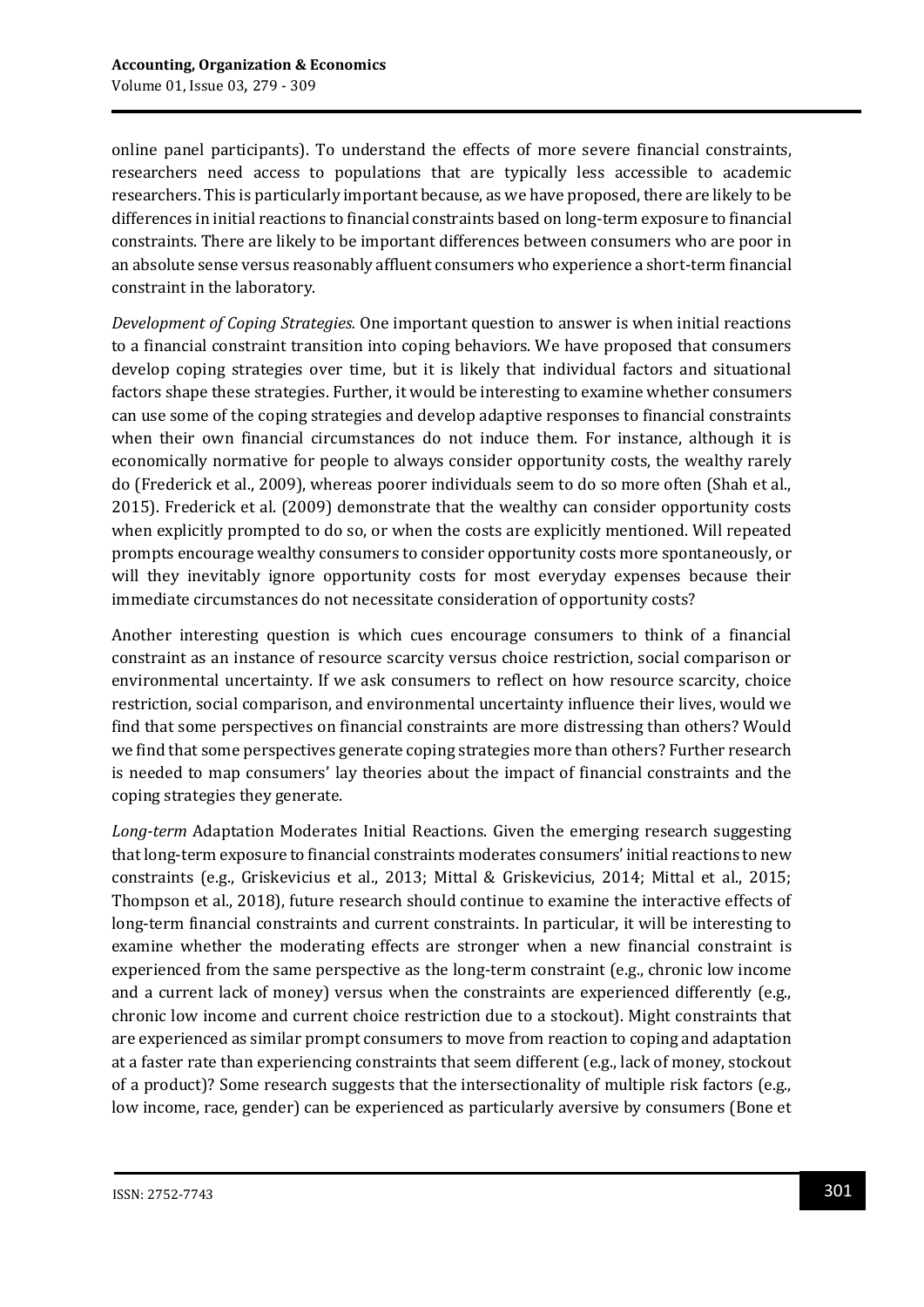al., 2014). This is an important question because consumers from vulnerable populations may experience multiple financial constraints simultaneously.

Given the long-term nature of adaptations to financial constraints, it is relevant to consider whether adaptation will be stronger during critical periods, such as early childhood. Developmental research suggests that events experienced during various stages of childhood and adolescence may impact adult behaviors more than events experienced later in life. Both theoretical and empirical work suggests that the first five years of life may be a critical period for influencing individuals' psychologies (Belsky et al., 1991; Ellis et al., 2003; Quinlan, 2003). For example, individuals experiencing greater unpredictability during the first five years engaged in more risky behaviors as adults than those experiencing unpredictability after five years of age (Simpson et al., 2012). However, critical periods may differ across types of adaptations. Risk-taking behaviors in adulthood have been associated with experiences of financial constraint in childhood (Griskevicius, Delton, et al., 2011; Griskevicius, Tybur, et al., 2011). Materialistic behaviors are observed more often among economically deprived adolescents (Chaplin et al., 2014), but it is not yet clear whether these behaviors are generated by current economic conditions or childhood economic conditions. Further research is required to uncover critical time periods for different types of adaptations.

In the even longer term, a pertinent question is whether the effects of financial constraints may cross generations. Research on consumer socialization suggests that parenting styles and parenting practices affect the behaviors and decision-making strategies of children (Kusserow, 1999; Richins & Chaplin, 2015). If this is the case, we may observe intergenerational transfer of adaptations to financial constraints. It will be particularly interesting to see whether parenting styles shaped by a parent's own economic experiences will trump the influence of a child's own economic conditions during childhood. That is, will parents raised in financially constrained environments transmit the practices and values of their own upbringing, or will the effects of their current economic situation be stronger? Future research addressing these questions will provide valuable insight.

# **Conclusion**

Drawing insights from four different literatures that have examined financial constraints from different perspectives, we have proposed an integrative framework. Across literatures on resource scarcity, choice restriction, social comparison, and environmental uncertainty we find evidence for a temporal pattern in consumers' responses to financial constraints. After initial reactions to a new financial constraint, which are usually experienced by consumers as aversive, financial constraints prompt consumers to develop coping strategies to manage within the constraint. In the even longer term, consumers adapt to the constraint, and these adaptations moderate their responses to new constraints. By highlighting the temporal dimension of consumers' responses to financial constraints, our framework emphasizes consumer resilience, highlighting that consumers often successfully cope with and devise adaptive strategies to deal with financial constraints. In so doing, this framework helps us understand the often strong and sometimes counterintuitive effects of financial constraints on consumer behavior.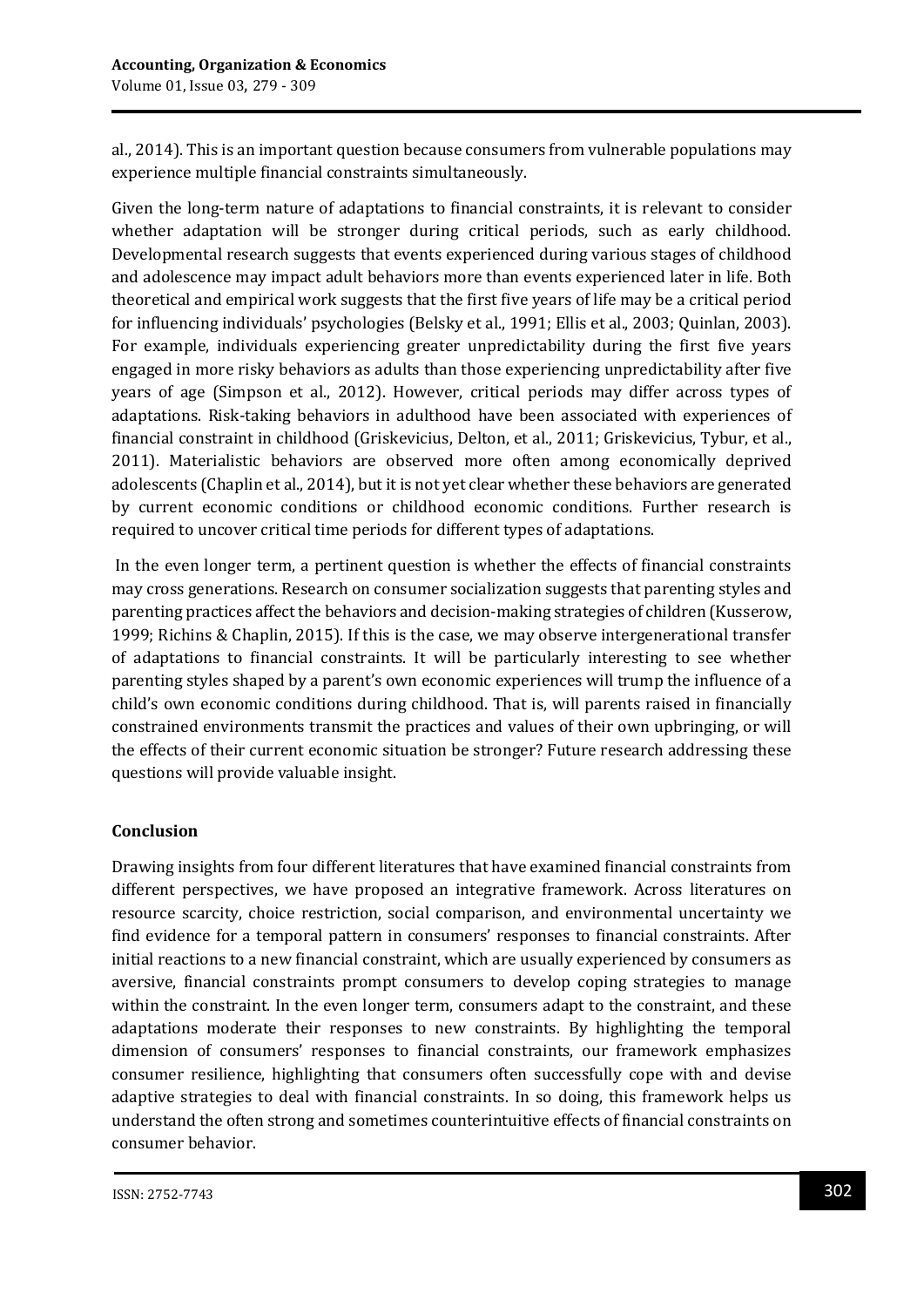#### **References**

- Ailawadi, N. Gedenk.(2001). Pursuing the value-conscious consumer: Store brands versus national brand promotions. *The Journal of Marketing*, 71-89.
- Belle, D., & Doucet, J. (2003). Poverty, inequality, and discrimination as sources of depression among US women. *Psychology of women quarterly*, *27*(2), 101-113.
- Belsky, J., Rovine, M., & Taylor, D. G. (1984). The Pennsylvania Infant and Family Development Project, III: The origins of individual differences in infant-mother attachment: Maternal and infant contributions. *Child development*, 718-728.
- Binkley, J. K., & Bejnarowicz, J. (2003). Consumer price awareness in food shopping: the case of quantity surcharges. *Journal of Retailing*, *79*(1), 27-35.
- Bone, S. A., Christensen, G. L., & Williams, J. D. (2014). Rejected, shackled, and alone: The impact of systemic restricted choice on minority consumers' construction of self. *Journal of Consumer Research*, *41*(2), 451-474.
- Botti, S., Broniarczyk, S., Häubl, G., Hill, R., Huang, Y., Kahn, B., ... & Wansink, B. (2008). Choice under restrictions. *Marketing Letters*, *19*(3), 183-199.
- Braun, O. L., & Wicklund, R. A. (1989). Psychological antecedents of conspicuous consumption. *Journal of Economic psychology*, *10*(2), 161-187.
- Rosenberg, B. D., & Siegel, J. T. (2018). A 50-year review of psychological reactance theory: Do not read this article. *Motivation Science*, *4*(4), 281.
- Bruner, J. S., & Goodman, C. C. (1947). Value and need as organizing factors in perception. *The journal of abnormal and social psychology*, *42*(1), 33.
- Brunner, E. (1997). Socioeconomic determinants of health: stress and the biology of inequality. *Bmj*, *314*(7092), 1472.
- Cannon, C., Goldsmith, K., & Roux, C. (2019). A self‐regulatory model of resource scarcity. *Journal of Consumer Psychology*, *29*(1), 104-127.
- Carvalho, L. S., Meier, S., & Wang, S. W. (2016). Poverty and economic decision-making: Evidence from changes in financial resources at payday. *American economic review*, *106*(2), 260-84.
- Chaplin, L. N., & Ronald, P. Hill, and Deborah R. John. 2014.". *Poverty and Materialism: A Look at Impoverished Versus Affluent Children." Journal of Public Policy and Marketing*, *33*(1), 78-92.
- Chaplin, L. N., & John, D. R. (2007). Growing up in a material world: Age differences in materialism in children and adolescents. *Journal of consumer research*, *34*(4), 480-493.
- Chen, E., & Miller, G. E. (2012). "Shift-and-persist" strategies: Why low socioeconomic status isn't always bad for health. *Perspectives on psychological science*, *7*(2), 135-158.
- Cialdini, R. B., & Cialdini, R. B. (2007). *Influence: The psychology of persuasion* (Vol. 55, p. 339). New York: Collins.
- Corcoran, K., Crusius, J., & Mussweiler, T. (2011). Social comparison: motives, standards, and mechanisms.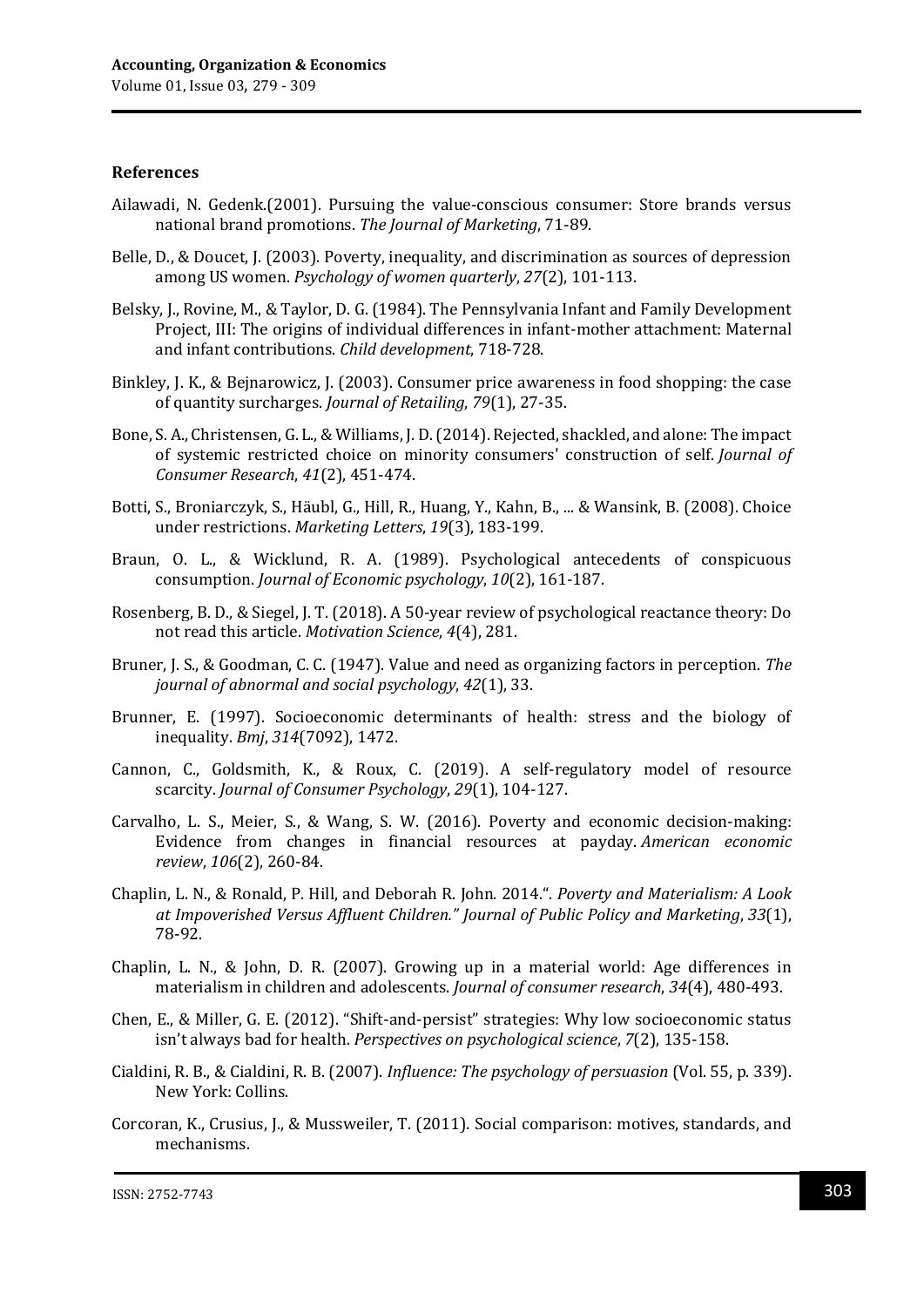- Witte, H. D. (1999). Job insecurity and psychological well-being: Review of the literature and exploration of some unresolved issues. *European Journal of work and Organizational psychology*, *8*(2), 155-177.
- De Witte, H., Pienaar, J., & De Cuyper, N. (2016). Review of 30 years of longitudinal studies on the association between job insecurity and health and well‐being: Is there causal evidence?. *Australian Psychologist*, *51*(1), 18-31.
- Durante, K. M., Griskevicius, V., Redden, J. P., & Edward White, A. (2015). Spending on daughters versus sons in economic recessions. *Journal of Consumer Research*, *42*(3), 435- 457.
- Ellis, B. J., Bates, J. E., Dodge, K. A., Fergusson, D. M., John Horwood, L., Pettit, G. S., & Woodward, L. (2003). Does father absence place daughters at special risk for early sexual activity and teenage pregnancy?. *Child development*, *74*(3), 801-821.
- Ellis, B. J., & Del Giudice, M. (2014). Beyond allostatic load: Rethinking the role of stress in regulating human development. *Development and psychopathology*, *26*(1), 1-20.
- Evans, G. W., Boxhill, L., & Pinkava, M. (2008). Poverty and maternal responsiveness: The role of maternal stress and social resources. *International Journal of Behavioral Development*, *32*(3), 232-237.
- Fernbach, P. M., Kan, C., & Lynch Jr, J. G. (2015). Squeezed: Coping with constraint through efficiency and prioritization. *Journal of Consumer Research*, *41*(5), 1204-1227.
- Festinger, L. (1954). A theory of social comparison processes. *Human relations*, *7*(2), 117-140.
- Frederick, S., Novemsky, N., Wang, J., Dhar, R., & Nowlis, S. (2009). Opportunity cost neglect. *Journal of Consumer Research*, *36*(4), 553-561.
- Gerber, J. P., Wheeler, L., & Suls, J. (2018). A social comparison theory meta-analysis 60+ years on. *Psychological bulletin*, *144*(2), 177.
- Goldin, J., & Homonoff, T. (2013). Smoke gets in your eyes: cigarette tax salience and regressivity. *American Economic Journal: Economic Policy*, *5*(1), 302-36.
- Griskevicius, V., Ackerman, J. M., Cantú, S. M., Delton, A. W., Robertson, T. E., Simpson, J. A., ... & Tybur, J. M. (2013). When the economy falters, do people spend or save? Responses to resource scarcity depend on childhood environments. *Psychological science*, *24*(2), 197- 205.
- Griskevicius, V., Delton, A. W., Robertson, T. E., & Tybur, J. M. (2011). Environmental contingency in life history strategies: the influence of mortality and socioeconomic status on reproductive timing. *Journal of personality and social psychology*, *100*(2), 241.
- Griskevicius, V., & Kenrick, D. T. (2013). Fundamental motives: How evolutionary needs influence consumer behavior. *Journal of Consumer Psychology*, *23*(3), 372-386.
- Griskevicius, V., Tybur, J. M., Delton, A. W., & Robertson, T. E. (2011). The influence of mortality and socioeconomic status on risk and delayed rewards: a life history theory approach. *Journal of personality and social psychology*, *100*(6), 1015.
- Grossmann, I., & Varnum, M. E. (2011). Social class, culture, and cognition. *Social Psychological and Personality Science*, *2*(1), 81-89.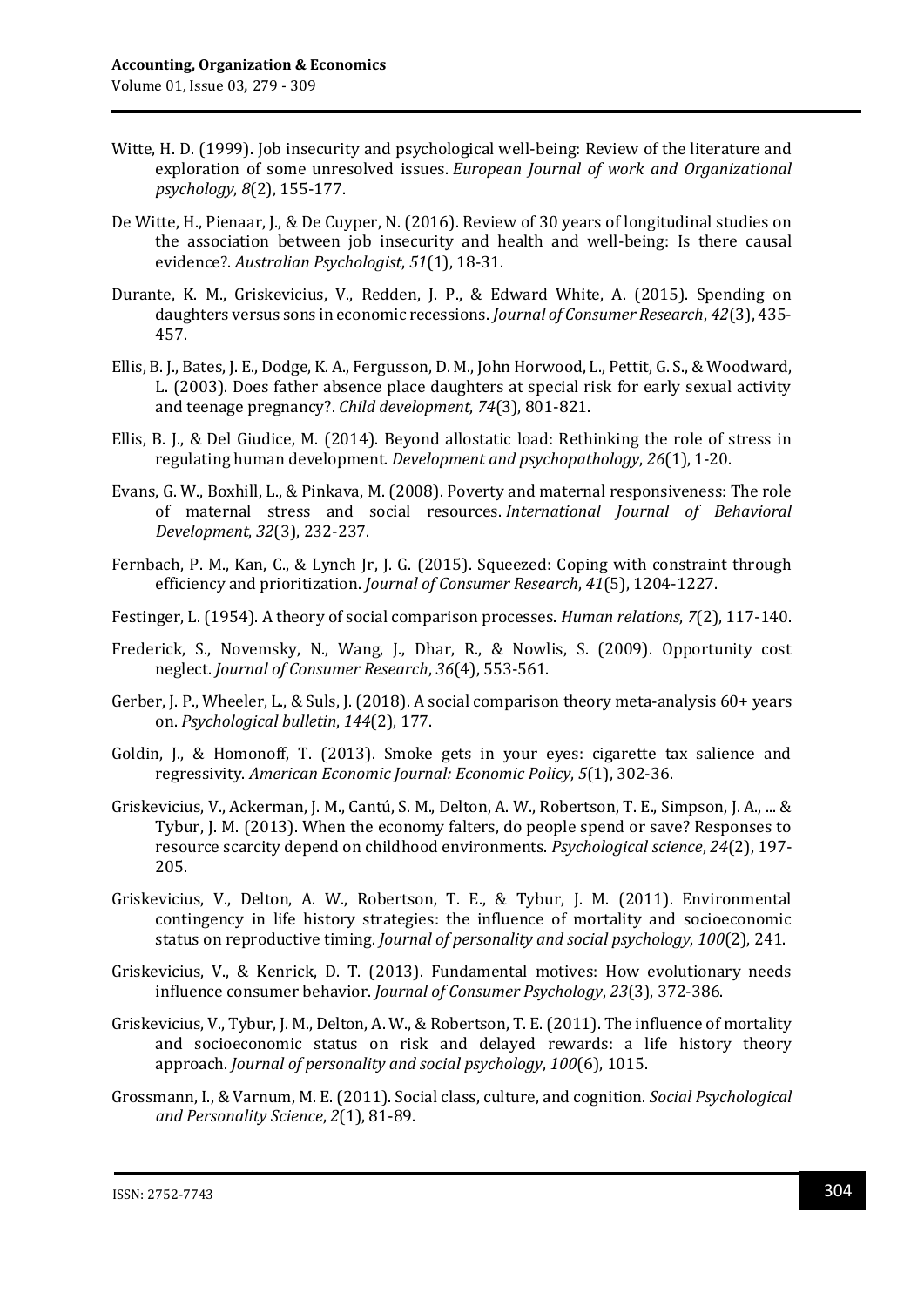- Walker, D. L., & Davis, M. (1997). Double dissociation between the involvement of the bed nucleus of the stria terminalis and the central nucleus of the amygdala in startle increases produced by conditioned versus unconditioned fear. *Journal of Neuroscience*, *17*(23), 9375-9383.
- Hamilton, R., Thompson, D., Bone, S., Chaplin, L. N., Griskevicius, V., Goldsmith, K., ... & Zhu, M. (2019). The effects of scarcity on consumer decision journeys. *Journal of the Academy of Marketing Science*, *47*(3), 532-550.
- Hill, R. P. (2001). *Surviving in a material world: The lived experience of people in poverty*. University of Notre Dame Press.
- Hill, R. P., Cunningham, D., & Gentlemen, G. (2016). Dehumanization and restriction inside a maximum security prison: Novel insights about consumer acquisition and ownership. *Journal of the Association for Consumer Research*, *1*(2), 295-313.
- Hill, R. P., & Gaines, J. (2007). The consumer culture of poverty: behavioral research findings and their implications in an ethnographic context. *The Journal of American Culture*, *30*(1), 81.
- Hill, R. P., & Martin, K. D. (2014). Broadening the paradigm of marketing as exchange: a public policy and marketing perspective. *Journal of Public Policy & Marketing*, *33*(1), 17-33.
- Hill, R. P., Martin, K. D., & Chaplin, L. N. (2012). A tale of two marketplaces: Consumption restriction, social comparison, and life satisfaction. *Marketing Letters*, *23*(3), 731-744.
- Hill, S. E., Prokosch, M. L., DelPriore, D. J., Griskevicius, V., & Kramer, A. (2016). Low childhood socioeconomic status promotes eating in the absence of energy need. *Psychological Science*, *27*(3), 354-364.
- Vickers, N. J. (2017). Animal communication: when i'm calling you, will you answer too?. *Current biology*, *27*(14), R713-R715.
- Hill, S. E., Rodeheffer, C. D., Griskevicius, V., Durante, K., & White, A. E. (2012). Boosting beauty in an economic decline: mating, spending, and the lipstick effect. *Journal of personality and social psychology*, *103*(2), 275.
- Hill, R. P., & Stamey, M. (1990). The homeless in America: An examination of possessions and consumption behaviors. *Journal of consumer research*, *17*(3), 303-321.
- Jachimowicz, J. M., Chafik, S., Munrat, S., Prabhu, J. C., & Weber, E. U. (2017). Community trust reduces myopic decisions of low-income individuals. *Proceedings of the National Academy of Sciences*, *114*(21), 5401-5406.
- Karlsson, N., Gärling, T., Dellgran, P., & Klingander, B. (2005). Social comparison and consumer behavior: When feeling richer or poorer than others is more important than being so 1. *Journal of Applied Social Psychology*, *35*(6), 1206-1222.
- Kawachi, I., & Kennedy, B. P. (1999). Income inequality and health: pathways and mechanisms. *Health services research*, *34*(1 Pt 2), 215.
- Kraus, M. W., Côté, S., & Keltner, D. (2010). Social class, contextualism, and empathic accuracy. *Psychological science*, *21*(11), 1716-1723.

Kraus, M. W., Callaghan, B., & Ondish, P. (2019). Social class as culture.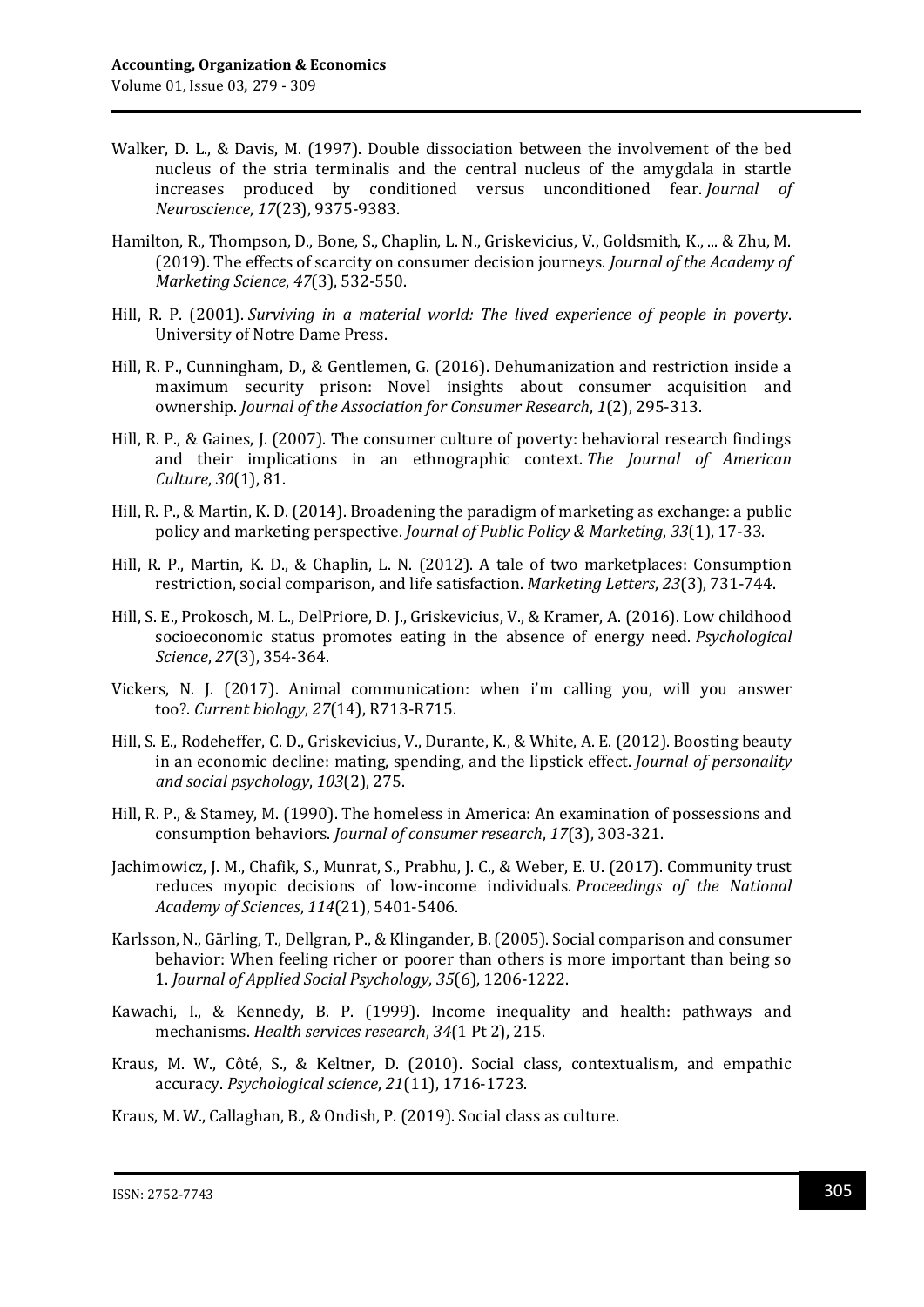- Kraus, M. W., & Stephens, N. M. (2012). A road map for an emerging psychology of social class. *Social and Personality Psychology Compass*, *6*(9), 642-656.
- Kristofferson, K., McFerran, B., Morales, A. C., & Dahl, D. W. (2017). The dark side of scarcity promotions: How exposure to limited-quantity promotions can induce aggression. *Journal of Consumer Research*, *43*(5), 683-706.
- Kusserow, A. S. (1999). De‐homogenizing American individualism: Socializing hard and soft individualism in Manhattan and Queens. *Ethos*, *27*(2), 210-234.
- Kuziemko, I., Buell, R. W., Reich, T., & Norton, M. I. (2014). "Last-place aversion": Evidence and redistributive implications. *The Quarterly Journal of Economics*, *129*(1), 105-149.
- Function, P. I. C. (2013). a. Mani, S. Mullainathan, e. Shafir and J. Zhao in. *Science*, *341*, 976-980.
- Lachman, M. E., & Weaver, S. L. (1998). The sense of control as a moderator of social class differences in health and well-being. *Journal of personality and social psychology*, *74*(3), 763.
- Laran, J., & Salerno, A. (2013). Life-history strategy, food choice, and caloric consumption. *Psychological science*, *24*(2), 167-173.
- Manzoor, A. (2018). Role of Microfinance Institutions in Development of India. In *Microfinance and Its Impact on Entrepreneurial Development, Sustainability, and Inclusive Growth* (pp. 138-155). IGI Global.
- Mende, M., Salisbury, L. C., Nenkov, G. Y., & Scott, M. L. (2020). Improving financial inclusion through communal financial orientation: How financial service providers can better engage consumers in banking deserts. *Journal of Consumer Psychology*, *30*(2), 379-391.
- Markus, H. R., & Conner, A. (2014). *Clash!: How to thrive in a multicultural world*. Penguin.
- Mehta, R., & Zhu, M. (2016). Creating when you have less: The impact of resource scarcity on product use creativity. *Journal of Consumer Research*, *42*(5), 767-782.
- Miller, J. G., Kahle, S., & Hastings, P. D. (2015). Roots and benefits of costly giving: Children who are more altruistic have greater autonomic flexibility and less family wealth. *Psychological Science*, *26*(7), 1038-1045.
- Mischel, W. (2014). *The marshmallow test: Understanding self-control and how to master it*. Random House.
- Morens, D. M., Folkers, G. K., & Fauci, A. S. (2004). The challenge of emerging and re-emerging infectious diseases. *Nature*, *430*(6996), 242-249.
- Mittal, C., & Griskevicius, V. (2016). Silver spoons and platinum plans: How childhood environment affects adult health care decisions. *Journal of Consumer Research*, *43*(4), 636-656.
- Mittal, C., Griskevicius, V., Simpson, J. A., Sung, S., & Young, E. S. (2015). Cognitive adaptations to stressful environments: When childhood adversity enhances adult executive function. *Journal of personality and social psychology*, *109*(4), 604.
- Mullainathan, S., & Shafir, E. (2013). *Scarcity: Why having too little means so much*. Macmillan.
- Netchaeva, E., & Rees, M. (2016). Strategically stunning: The professional motivations behind the lipstick effect. *Psychological Science*, *27*(8), 1157-1168.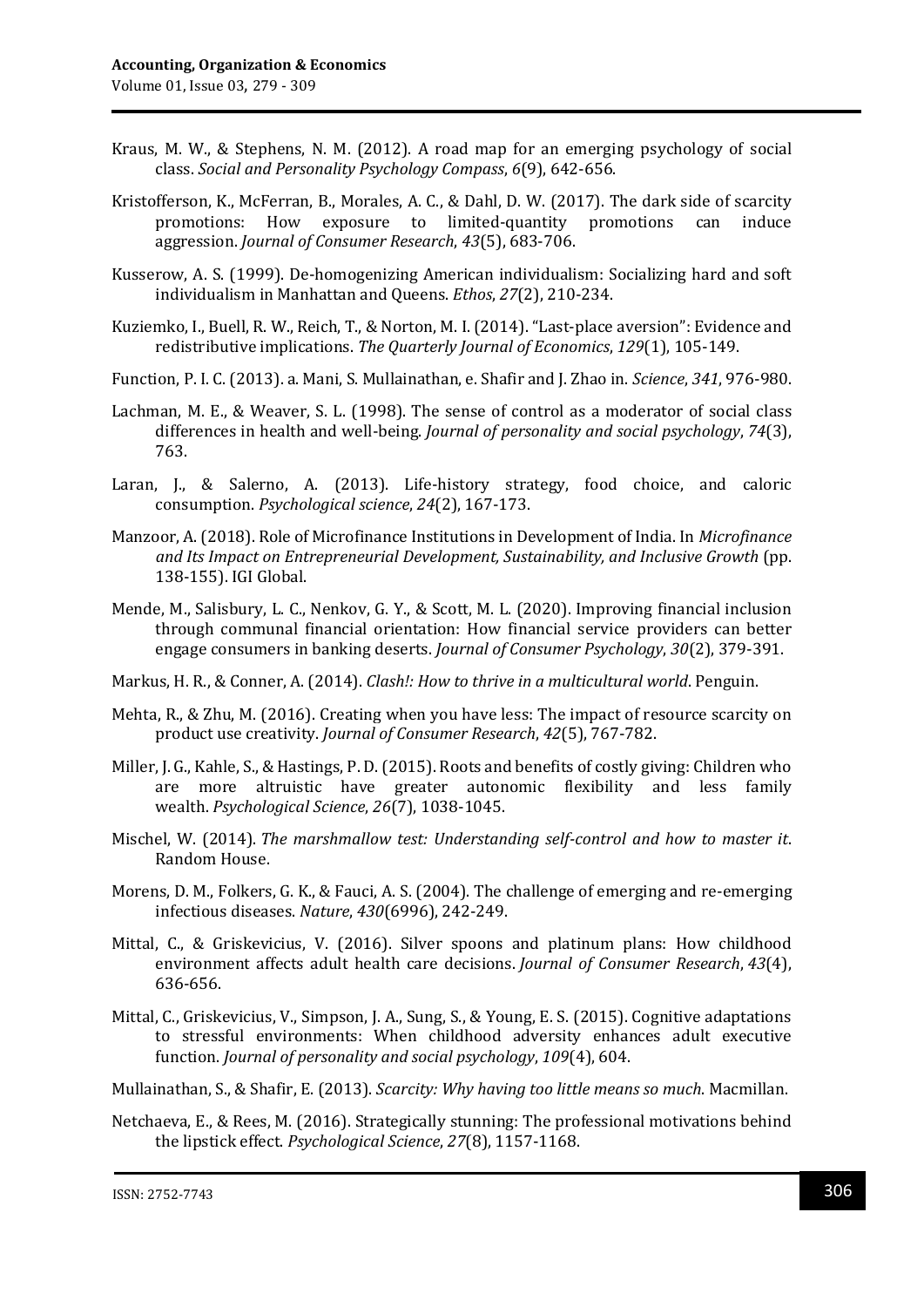- Kim, H. C., & Kramer, T. (2015). Do materialists prefer the "brand-as-servant"? The interactive effect of anthropomorphized brand roles and materialism on consumer responses. *Journal of Consumer Research*, *42*(2), 284-299.
- Ozanne, J. L., Hill, R. P., & Wright, N. D. (1998). Juvenile delinquents' use of consumption as cultural resistance: Implications for juvenile reform programs and public policy. *Journal of Public Policy & Marketing*, *17*(2), 185-196.
- Payne, J. W., Payne, J. W., Bettman, J. R., & Johnson, E. J. (1993). *The adaptive decision maker*. Cambridge university press.
- Phillips, M., & Chin, T. (2004). School inequality: What do we know. *Social inequality*, 467-519.
- Piff, P. K., Michael W. Krause, Stéphane Côté, S., Bonnie Hayden Cheng und Dachner Keltner. 2010. Having Less, Giving More: The Influence of Social Class on Prosocial Behavior. *Journal of Personality and Social Psychology*, *99*, 771-784.
- Plantinga, A., Krijnen, J. M., Zeelenberg, M., & Breugelmans, S. M. (2018). Evidence for opportunity cost neglect in the poor. *Journal of Behavioral Decision Making*, *31*(1), 65-73.
- Quinlan, R. J. (2003). Father absence, parental care, and female reproductive development. *Evolution and human behavior*, *24*(6), 376-390.
- Quoidbach, J., Dunn, E. W., Hansenne, M., & Bustin, G. (2015). The price of abundance: How a wealth of experiences impoverishes savoring. *Personality and Social Psychology Bulletin*, *41*(3), 393-404.
- Rank, O. (1999). *The trauma of birth* (Vol. 23). Psychology Press.
- Richins, M. L., & Chaplin, L. N. (2015). Material parenting: How the use of goods in parenting fosters materialism in the next generation. *Journal of Consumer Research*, *41*(6), 1333- 1357.
- Richins, M. L., & Dawson, S. (1992). A consumer values orientation for materialism and its measurement: Scale development and validation. *Journal of consumer research*, *19*(3), 303-316.
- Rosa, J. A., Geiger-Oneto, S., & Fajardo, A. B. (2012). Hope and innovativeness: transformative factors for subsistence consumer-merchants. In *Transformative consumer research for personal and collective well-being* (pp. 179-198). Routledge.
- Roux, C., Goldsmith, K., & Bonezzi, A. (2015). On the psychology of scarcity: When reminders of resource scarcity promote selfish (and generous) behavior. *Journal of consumer research*, *42*(4), 615-631.
- Schor, J. (1998). The Overspent American New York.
- Cavanaugh, L. A. (2014). Because I (don't) deserve it: How relationship reminders and deservingness influence consumer indulgence. *Journal of Marketing Research*, *51*(2), 218-232.
- Shah, A. K., Mullainathan, S., & Shafir, E. (2012). Some consequences of having too little. *Science*, *338*(6107), 682-685.
- Shah, A. K., Shafir, E., & Mullainathan, S. (2015). Scarcity frames value. *Psychological science*, *26*(4), 402-412.

ISSN: 2752-7743 307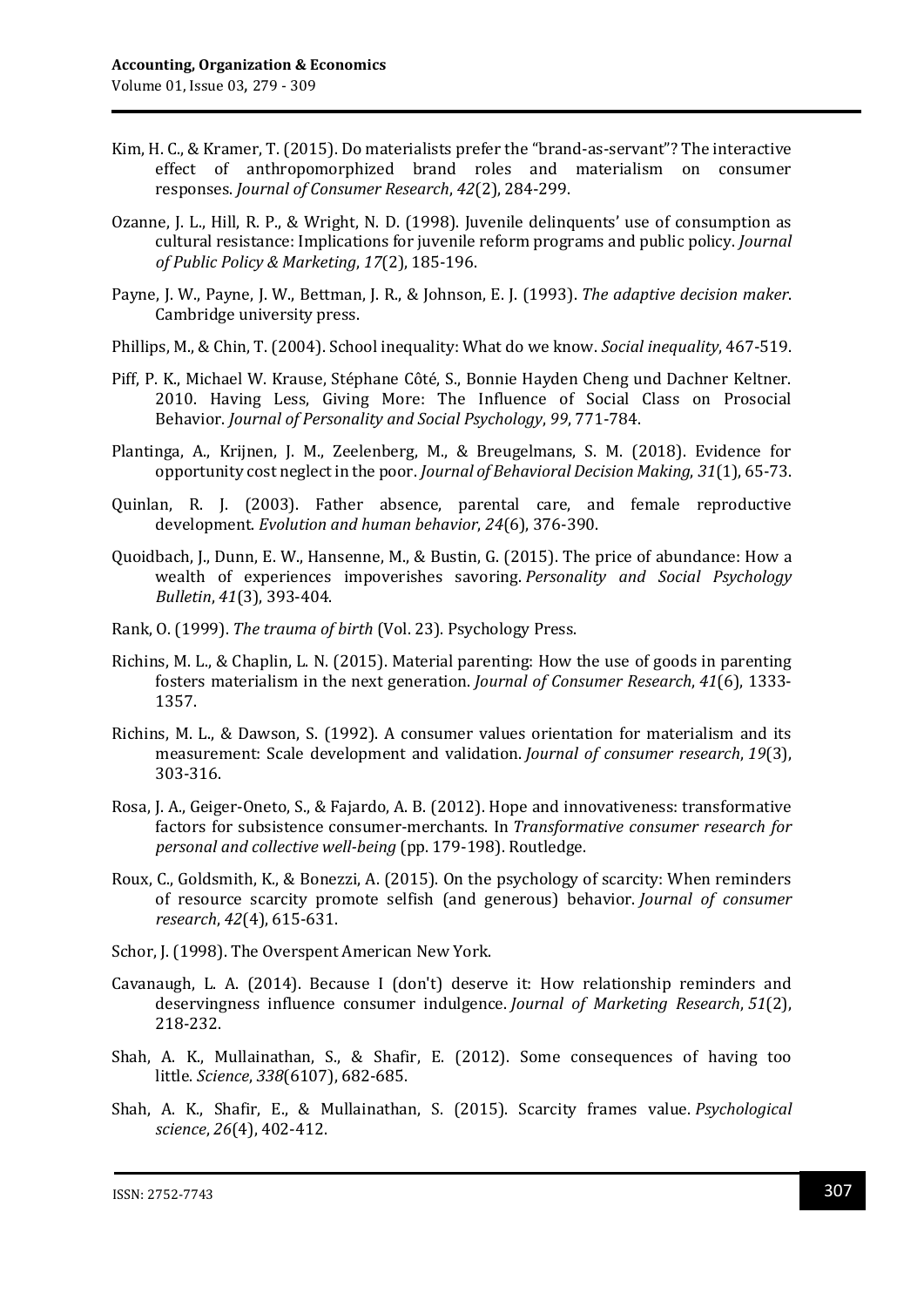- Shah, A. K., Zhao, J., Mullainathan, S., & Shafir, E. (2018). Money in the mental lives of the poor. *Social Cognition*, *36*(1), 4-19.
- Sharma, E., & Alter, A. L. (2012). Financial deprivation prompts consumers to seek scarce goods. *Journal of Consumer Research*, *39*(3), 545-560.
- Simpson, J. A., Griskevicius, V., Kuo, S. I., Sung, S., & Collins, W. A. (2012). Evolution, stress, and sensitive periods: the influence of unpredictability in early versus late childhood on sex and risky behavior. *Developmental psychology*, *48*(3), 674.
- Sitkin, S. B., & Pablo, A. L. (1992). Reconceptualizing the determinants of risk behavior. *Academy of management review*, *17*(1), 9-38.
- Vescio, T. K., Gervais, S. J., Snyder, M., & Hoover, A. (2005). Power and the creation of patronizing environments: the stereotype-based behaviors of the powerful and their effects on female performance in masculine domains. *Journal of personality and social psychology*, *88*(4), 658.
- Spiller, S. A. (2011). Opportunity cost consideration. *Journal of Consumer Research*, *38*(4), 595- 610.
- Stephens, N. M., Markus, H. R., & Townsend, S. S. (2007). Choice as an act of meaning: the case of social class. *Journal of personality and social psychology*, *93*(5), 814.
- Taylor, S. E. (2010). Mechanisms linking early life stress to adult health outcomes. *Proceedings of the National Academy of Sciences*, *107*(19), 8507-8512.
- Thompson, D., Hamilton, R., & Banerji, I. (2014). You can't always get what you want: The effect of childhood scarcity on substitution decisions. *ACR North American Advances*.
- Tomm, B. M., & Zhao, J. (2016). Scarcity captures attention and induces neglect: Eyetracking and behavioral evidence. In *CogSci* (pp. 1199-1204).
- Raveh, S., Sutalo, S., Thonhauser, K. E., Thoß, M., Hettyey, A., Winkelser, F., & Penn, D. J. (2014). Female partner preferences enhance offspring ability to survive an infection. *BMC Evolutionary Biology*, *14*(1), 1-8.
- Tully, S. M., Hershfield, H. E., & Meyvis, T. (2015). Seeking lasting enjoyment with limited money: Financial constraints increase preference for material goods over experiences. *Journal of Consumer Research*, *42*(1), 59-75.
- Serebrenik, A., & van den Brand, M. (2010, September). Theil index for aggregation of software metrics values. In *2010 IEEE International Conference on Software Maintenance* (pp. 1- 9). IEEE.
- Vander Elst, T., Van den Broeck, A., De Cuyper, N., & De Witte, H. (2014). On the reciprocal relationship between job insecurity and employee well‐being: Mediation by perceived control?. *Journal of occupational and organizational psychology*, *87*(4), 671-693.
- Zuckerkandl, E., & Pauling, L. (1965). Evolutionary divergence and convergence in proteins. In *Evolving genes and proteins* (pp. 97-166). Academic Press.
- Baumeister, R. F. (2002). Ego depletion and self-control failure: An energy model of the self's executive function. *Self and identity*, *1*(2), 129-136.